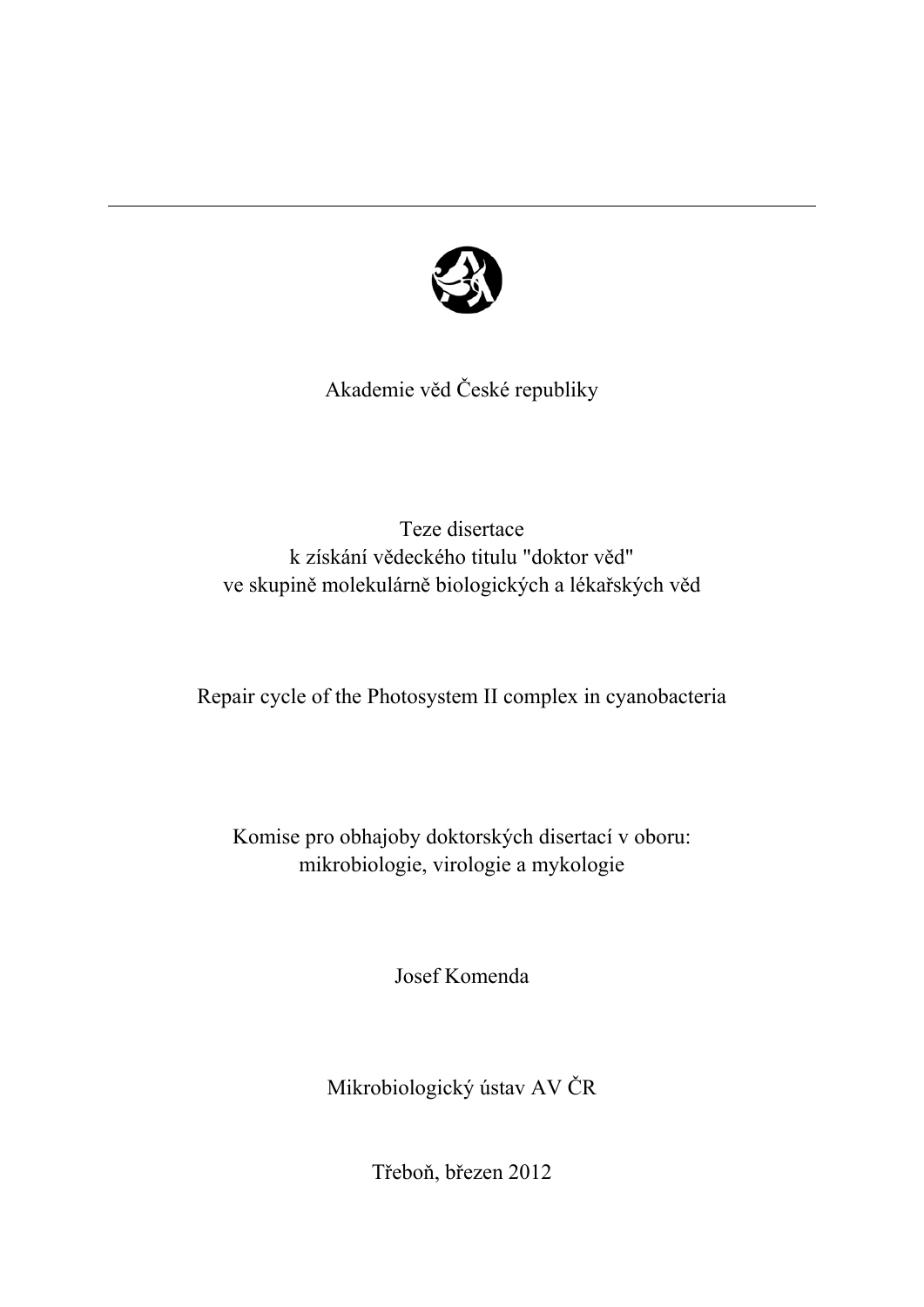# **Table of content**

| <b>Summary</b>                                     | $3^{\circ}$ |
|----------------------------------------------------|-------------|
| Souhrn                                             | 5           |
| <b>Introduction</b>                                | 7           |
| <b>Repair cycle of the Photosystem II</b>          | 10          |
| <b>Conclusions</b>                                 | 20          |
| <b>References</b>                                  | 21          |
| List of publications presented for the DSc. thesis | 24          |
| List of other publications by the author           | 27          |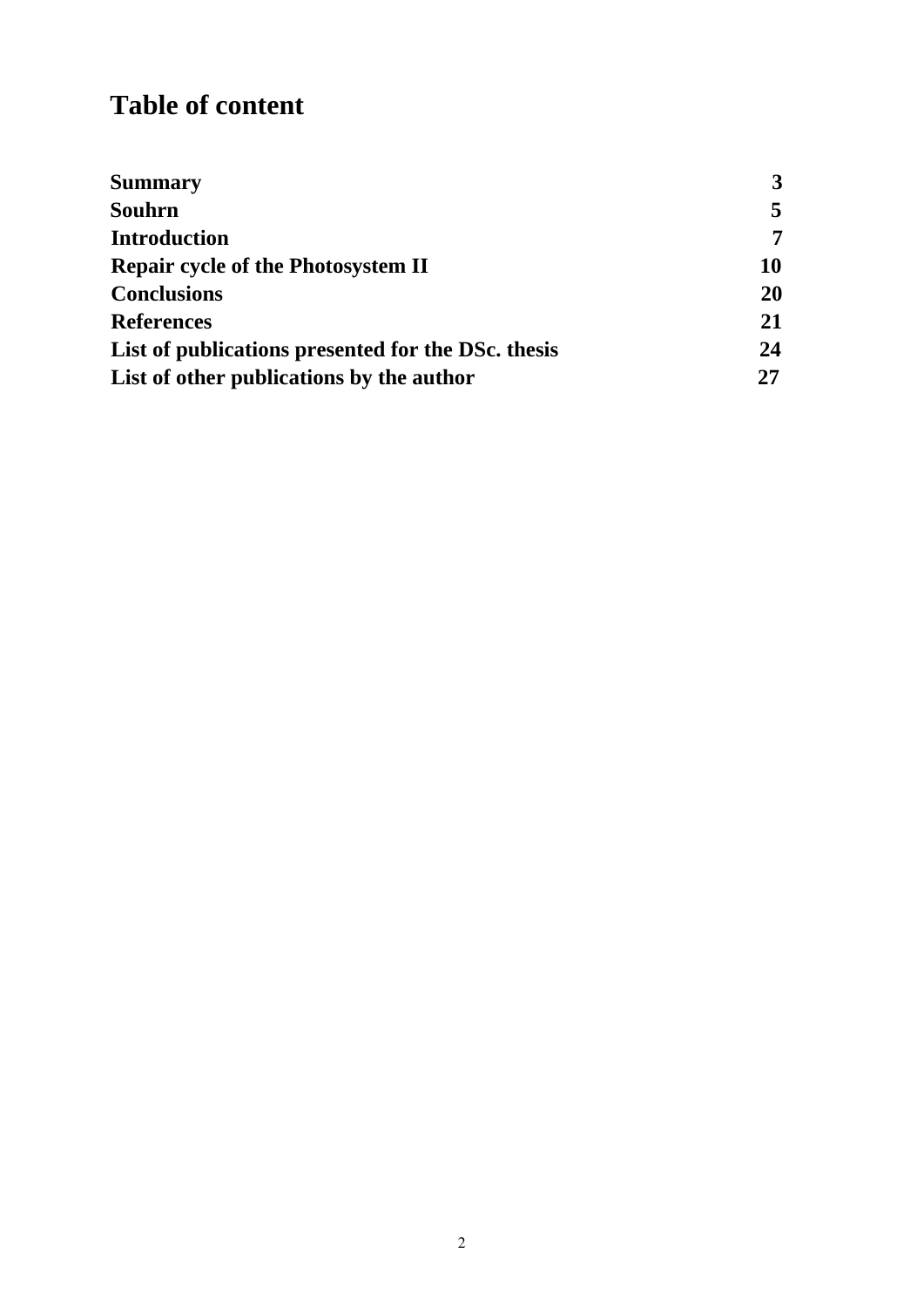#### **Summary**

Photosystem II (PSII) is a membrane pigment-protein complex which utilizes light energy for oxidation of water to molecular oxygen and emits electrons into the electron transfer chain of oxygenic phototrophs, i.e. plants, algae and cyanobacteria. Most of pigments and cofactors involved in electron transfer within PSII are bound to the central D1 and D2 reaction center (RC) subunits forming the heterodimer. On its either side are large proteins CP43 and CP47 that bind chlorophyll (Chl), deliver energy to RC pigments and, in the case of CP43, also participate (together with the D1 protein) in the ligation of the  $CaMn<sub>4</sub>O<sub>5</sub> cluster involved in water oxidation. The complex also contains at least$ 13 small membrane subunits bound at the periphery of the complex, and three extrinsic lumenal subunits that are thought to stabilize the  $CaMn_4O_5$  cluster. The unique photochemical properties of PSII RC pigments allowing withdrawal of electrons from water are directly related to high vulnerability of PSII to a lightinduced damage (photoinactivation). This damage is irreversible and to restore its photochemical activity, the PSII complex must undergo a series of events comprising so called repair cycle. The presented thesis represents a collection of 25 articles dealing with all aspects of PSII repair cycle in cyanobacteria, which are excellent model organisms to study oxygenic photosynthesis.

The PSII repair process includes a partial disassembly of the complex, its recognition by the protease, selective replacement of the D1 protein, reassembly of the complex and activation of electron transfer. The photodamage seems to primarily occur at the  $CaMn_4O_5$  cluster and results in modified binding of lumenal proteins leading to monomerization of the PSII dimeric structure and release of CP43 antenna. Resulting PSII subcomplex lacking CP43 is recognized by a protease that selectively degrades the D1 protein. The obtained data support a model in which damaged D1 is removed by homologues of a bacterial-type metalloprotease FtsH, which degrade the protein from the N-terminus in a processive reaction without accumulation of degradation fragments. Deg proteases are not required for D1 degradation in *Synechocystis* 6803 but might play an auxiliary role in D1 degradation under extreme conditions when D1 forms various cross-linking products with other PSII subunits. We also postulate that a similar N-terminal mechanism of D1 degradation also operates in chloroplasts. It can also explain the existence of several forms of the D1 protein which were found in many cyanobacteria and which differ in the N-terminal amino acid sequences and in the rate of the light-induced degradation. A typical example of such a cyanobacterium is *Synechococcus* PCC 7942 which contains two different forms of the D1 protein. Under increased irradiance the so called "low light" form D1:1 is replaced by "high light" form D1:2 which is able to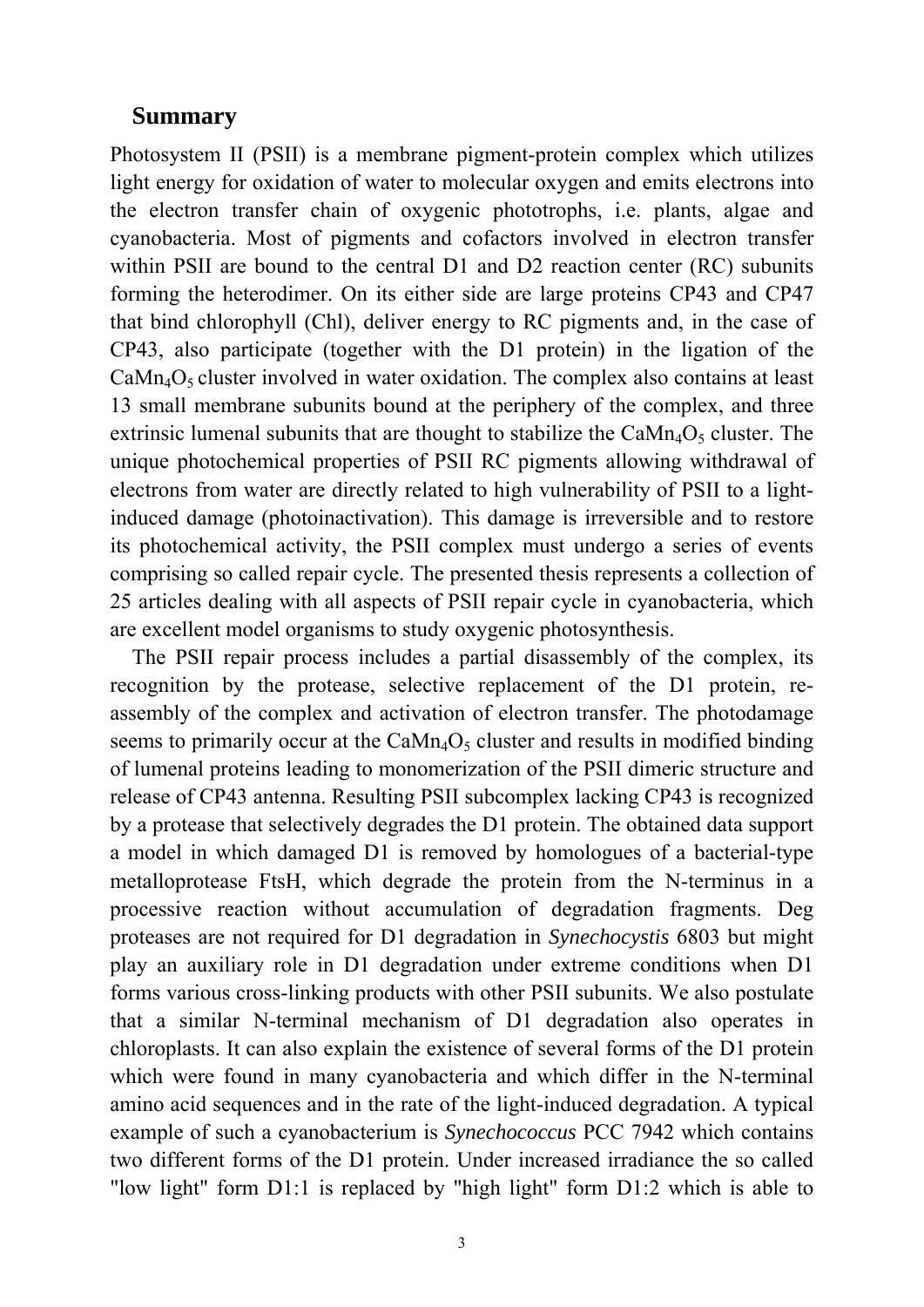better cope with increased rate of PSII photoinactivation by accelerating the D1 replacement process. Both forms of the protein kept the different ability to repair PSII even in the cyanobacterium *Synechocystis* in which the coding region for original D1 was replaced by either the D1:1 or D1:2 form from *Synechococcus*.

The rate and specificity of the repair-related D1 degradation is dependent on the ongoing protein synthesis suggesting requirement for de novo synthesized protein factor(s). The direct proportion between the rate of D1 degradation and the level of transcript of the *psbA* gene encoding the D1 protein shows that the required factor is the D1 protein alone. It indicates that the D1 protein is rapidly and selectively degraded only when a copy of the newly synthesized protein is prepared for the prompt insertion into the PSII complex. When the copy is not available, the FtsH protease may degrade D1 slower and together with D2.

It is not clear which is the fate of Chl molecules released during the degradation of D1. Identification of tentatively Chl-binding small high lightinduced proteins (HLIPs) in PSII complex suggests that these proteins with similarity to plant light-harvesting CAB proteins (synonym SCPs, small CABlike proteins) may transiently bind Chl released during the degradation of D1. Nevertheless, the D1 replacement process seems to consume large amount of newly synthesized Chl and its rate is dependent on Chl availability.

The efficient replacement process requires the fast synthesis of D1. The newly synthesized protein becomes stabilized by association with a small subunit PsbI and also requires interaction with the auxiliary lumenal factor YCF48. The mutant of *Synechocystis* lacking YCF48 exhibits deficiency in the de novo assembly of PSII as well as in the PSII repair. Binding of YCF48 to D1 is stabilized by its interaction with the cleavable C-terminal extension of the precursor form of D1 and stabilization effect of the extension on the interaction between D1 and YCF48 may represent the primary function of the extension in oxygenic phototrophs. In contrast to YCF48, another PSII auxiliary factor Psb27 bound to the antenna CP43 does not influence significantly the PSII repair.

When the FtsH protease cannot operate (extreme stress conditions, mutants lacking particular FtsH protease, *in vitro* experiments) non-repaired PSII complexes generate reactive oxygen species (ROS) that attack D1 and other PSII proteins and inhibit the repair process. Singlet oxygen was shown to cause oxidation of the D1 protein reflected by shift of its electrophoretic mobility and oxidized D1 also cross-links with other Photosystem II subunits like alpha subunit of cytochrome b-559. On the other hand action of hydroxyl radicals results in generation of specific fragments substantiating the ability of ROS to cause direct scission of the D1 peptide bonds without the assistance of proteases.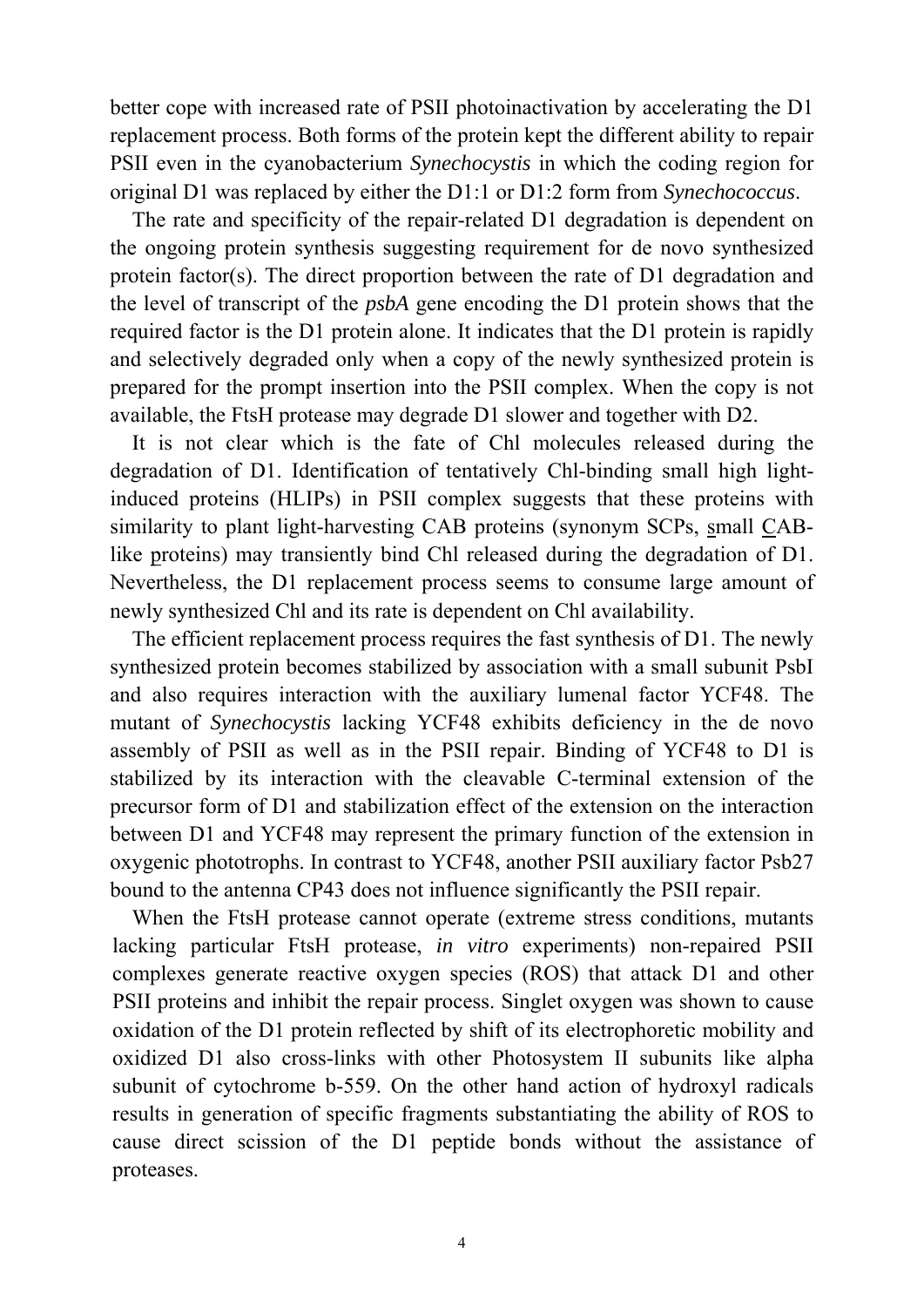## **Souhrn**

Fotosystém II (PSII) je membránový pigment-proteinový komplex, který využívá světelnou energii pro oxidaci vody na molekulární kyslík a vysílá elektrony do fotosyntetického elektrontransportního řetězce oxygenních fototrofů, tj. rostlin, řas a sinic. Většina pigmentů a kofaktorů účastnících se elektronového transportu v PSII je vázána na centrální podjednotky reakčního centra (RC) D1 a D2, které tvoří heterodimer. Na každé straně tohoto heterodimeru se nacházejí anténní proteiny CP43 a CP47, které váží chlorofyl (Chl), dodávají energii pigmentům RC a v případě CP43 se také účastní spolu s proteinem D1 vazby klastru Ca $Mn_4O_5$  účastnícího se oxidace vody. PSII dále obsahuje nejméně 13 malých membránových podjednotek vázaných na periferii komplexu a tři vnější lumenální proteiny, které stabilizují klastr  $CaMn_4O_5$ . Unikátní fotochemické vlastnosti pigmentů RC PSII umožňující vytržení elektronů z vody mají přímý vztah k vysoké citlivosti PSII k světlem indukovanému poškozování (fotoinaktivaci). Toto poškozování je ireversibilní a pro obnovení fotochemické aktivity musí komplex PSII podstoupit sérii kroků, které tvoří takzvaný opravný cyklus. Předkládaná práce je souborem 25 článků zabývajících se všemi aspekty opravného cyklu PSII u sinic, které představují vynikající modelový organismus pro studium oxygenní fotosyntézy.

Proces opravy PSII zahrnuje částečný rozpad komplexu, jeho rozpoznání proteázou, selektivní výměnu proteinu D1, zpětné složení komplexu a aktivaci elektronového transportu. K primárnímu poškození komplexu světlem nejpravděpodobněji dochází v okolí klastru CaMn<sub>4</sub>O<sub>5</sub> a má za následek modifikovanou vazbu lumenálních podjednotek, což vede k monomerizaci dimerní struktury PSII a uvolnění CP43. Vzniklý subkomplex s chybějícím CP43 je rozpoznán proteázou, která selektivně degraduje protein D1. Námi získaná data podporují model, ve kterém poškozený protein D1 je odstraněn homology bakteriální metaloproteázy FtsH, která degraduje protein kontinuálně od N-konce bez akumulace degradačních fragmentů. Proteázy Deg nejsou pro degradaci proteinu D1 v sinici potřebné, i když mohou hrát pomocnou úlohu za extrémních podmínek, když protein D1 tvoří různé zesítěné produkty s jinými proteiny PSII. Předpokládáme také, že podobný N-terminální mechanismus degradace D1 rovněž funguje v chloroplastech. Mechanismus také dokáže vysvětlit existenci několika forem proteinu D1, které byly nalezeny u mnoha sinic a které se liší sekvencí u N-konce a rychlostí světlem indukované degradace. Typický příklad takové sinice je *Synechococcus* PCC 7942, který obsahuje dvě odlišné formy proteinu D1. Za zvýšené ozářenosti tzv. "nízkosvětelná" forma D1:1 je nahrazena "vysokosvětelnou" formou D1:2, která je schopna se lépe vyrovnat s vyšší rychlostí fotoinaktivace díky rychlejší

5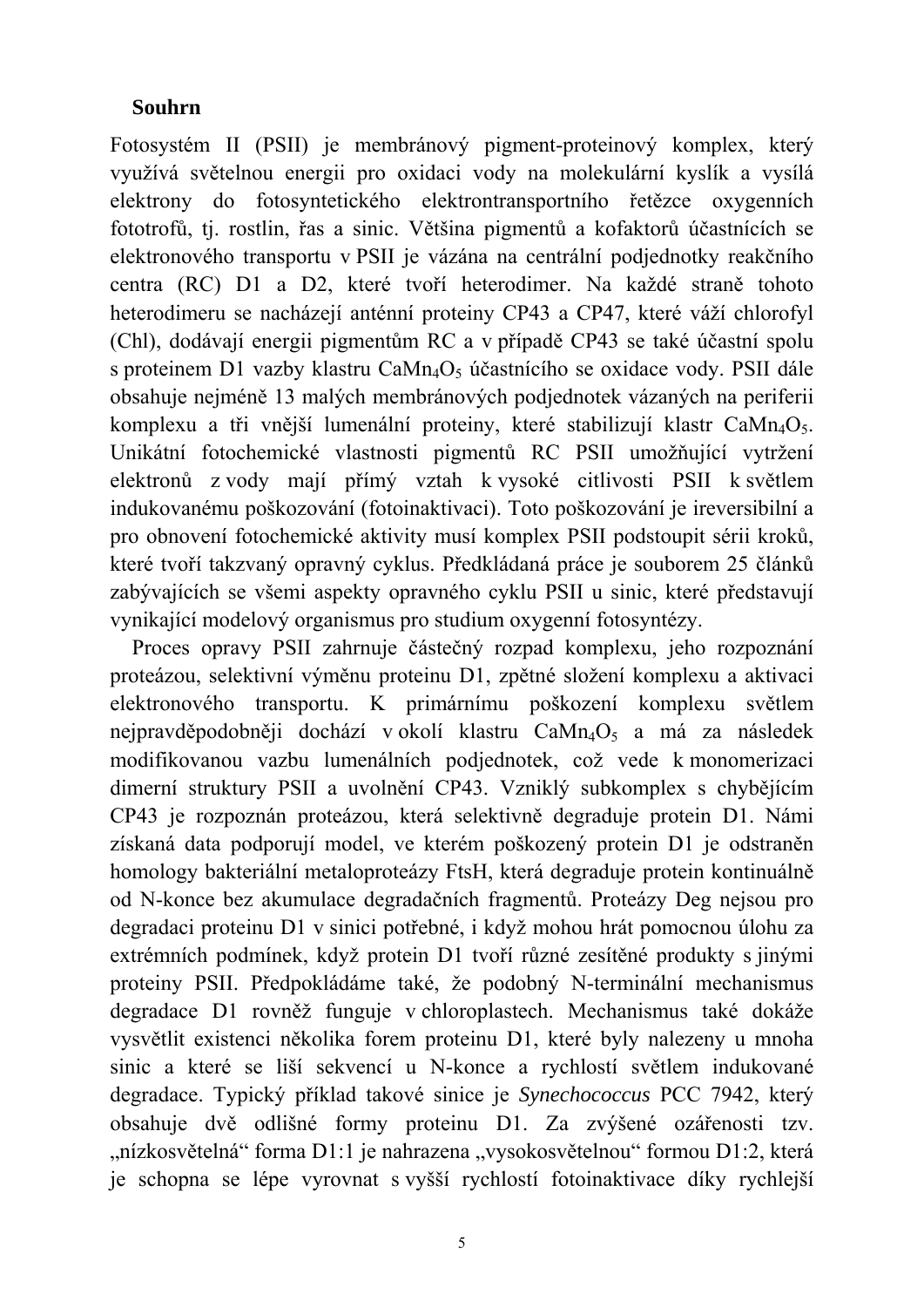výměně proteinu D1. Je zajímavé, že tato odlišná schopnost obou proteinů je zachována po jejich vnesení do sinice *Synechocystis*, u níž byla kódující oblast pro originální protein nahrazena kódující oblastí pro D1:1 nebo D1:2 ze sinice *Synechococcus*.

Rychlost a specifičnost degradace D1 je závislá na funkční proteosyntéze, což naznačuje potřebu nově syntetizovaného proteinového faktoru. Přímá závislost mezi rychlostí degradace D1 a hladinou transkriptu genů *psbA* kódujících D1 ukazuje, že potřebným faktorem je nově syntetizovaný protein D1. To naznačuje, že protein D1 je rychle a selektivně degradován pouze pokud je nově nasyntetizovaná kopie připravena k vsunutí do komplexu namísto staré. Pokud tato kopie není dostupná, proteáza FtsH degraduje protein D1 pomaleji a s ním degraduje i protein D2.

Není jasné, jaký je osud molekul Chl uvolněných během degradace D1. Identifikace malých, vysokým světlem indukovaných proteinů hypoteticky schopných vázat Chl (HLIPs) v komplexu PSII ukazuje, že tyto proteiny podobné rostlinným světlosběrným anténám CAB (od toho synonymum SCPs, small CAB-like proteins) mohou dočasně vázat Chl uvolněný během degradace D1. Nicméně se ukazuje, že proces výměny D1 spotřebovává velké množství nově syntetizovaného Chl a rychlost výměny je závislá na jeho dostupnosti.

Efektivní proces výměny vyžaduje rychlou syntézu proteinu D1. Nově syntetizovaný protein D1 je stabilizován malou podjednotkou PSII označovanou PsbI a také vyžaduje interakci s pomocným lumenálním faktorem YCF48. Mutant sinice *Synechocystis* s chybějícím faktorem YCF48 není schopen tvořit dostatečné množství nových komplexů PSII a rovněž není schopen tyto komplexy efektivně opravovat. Vazba YCF48 na D1 je stabilizována interakcí s odštěpitelnou C-terminální extenzí prekurzoru proteinu D1 a právě stabilizace vazby mezi D1 a YCF48 může představovat primární funkci extenze u oxygenních fototrofů. Na rozdíl od YCF48, jiný pomocný lumenální protein Psb27, který se váže na anténu CP43, nemá významný vliv na proces opravy PSII.

Pokud proteáza FtsH nemůže pracovat (např. za extrémních stresových podmínek, u specifických mutantů nebo *in vitro*), neopravené komplexy PSII tvoří reaktivní formy kyslíku (ROS), které napadají protein D1 i ostatní podjednotky PSII a inhibují opravný proces. Singletní kyslík způsobuje oxidaci proteinu D1 detekovatelnou díky posunu elektroforetické pohyblivosti proteinu a oxidovaný D1 tvoří zesítěné produkty a agregáty se sousedními podjednotkami jako je např. podjednotka alfa cytochromu b-559. Naproti tomu hydroxylové radikály indukují tvorbu specifických fragmentů, což dokládá schopnost ROS přímo štěpit peptidové vazby v proteinu D1 bez asistence proteáz.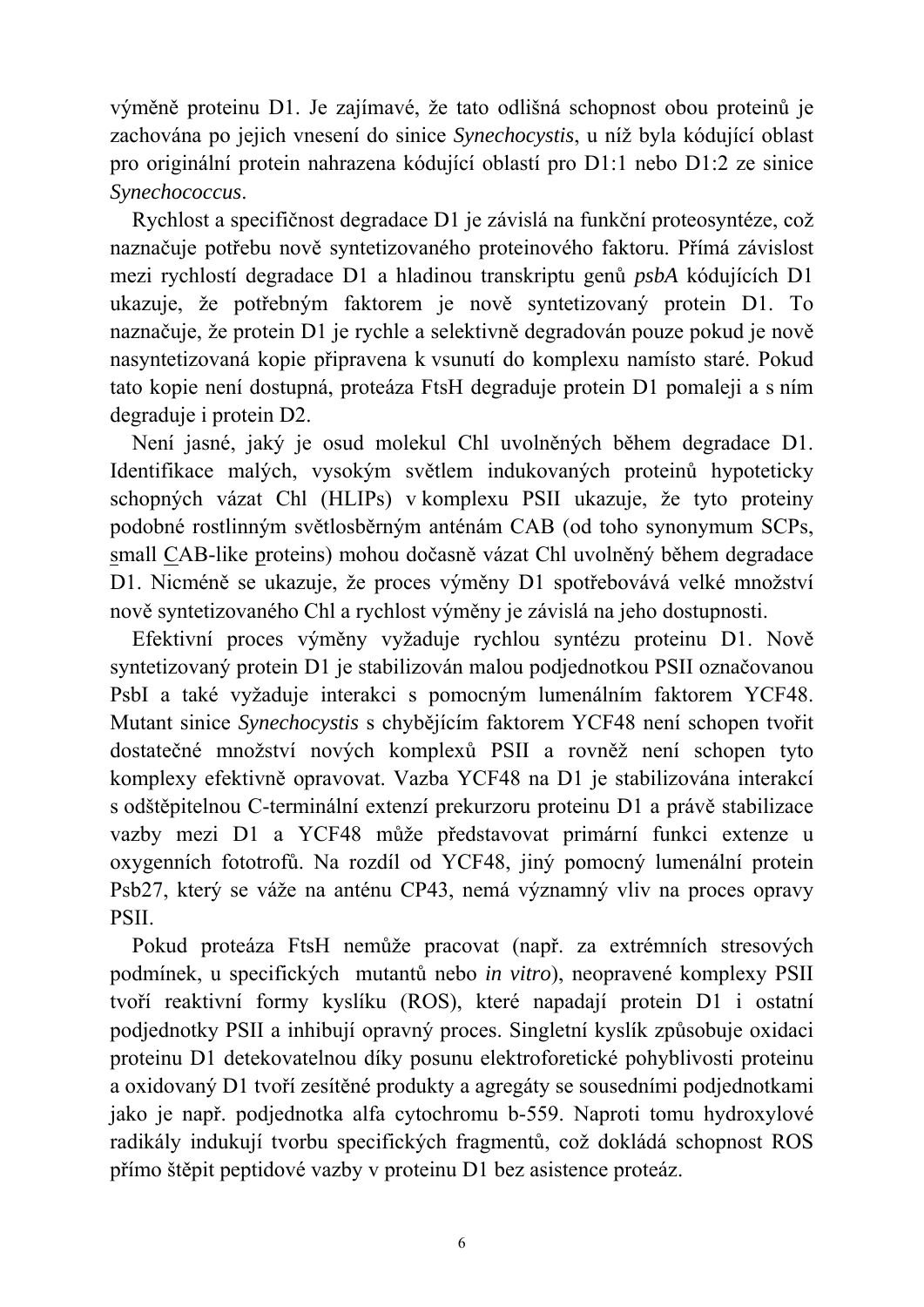## **Introduction - the structure, assembly and function of the Photosystem II complex in cyanobateria**

Photosystem II (PSII) is a multisubunit chlorophyll-binding protein complex belonging to photosynthetic reaction center (RC) complexes which perform the light-induced primary charge separation. This reaction represents the driving force for photosynthetic electron transfer and formation of the transmembrane proton gradient used to generate NADPH and ATP, respectively. Oxygenic photosynthesis performed by plants, algae and cyanobacteria is characterized by the presence of two RC protein complexes, PSII, which catalyzes electron transfer from water to plastoquinone, and Photosystem I (PSI) mediating electron transfer from plastocyanin or cytochrome c553 to ferredoxin. PSII is a very complex assemblage of polypeptide chains, pigments, lipids and other cofactors. The native functional form of the PSII complex in both cyanobacteria and plants is most probably dimer. The latest, most detailed structural model of the cyanobacterial PSII showed that it contains 17 intrinsic and three extrinsic protein subunits, 35 chlorophyll a (Chl a) molecules, two pheophytins, 12 carotenoids, two haem molecules, one non-haem iron, two plastoquinones, 25 lipid molecules, one calcium ion and a  $CaMn<sub>4</sub>O<sub>5</sub>$  metal cluster that oxidizes water to dioxygen (Umena et al. 2011; Fig. 1). At the center of the complex there are two homologous RC subunits called D1 and D2, which both contain five transmembrane helices and which form heterodimer binding cofactors involved in the primary charge separation. On either side of the heterodimer are CP43 and CP47 inner antennae that bind Chl and β-carotene. CP43 in addition participates (together with D1) in ligating the oxygen evolving  $\text{CaMn}_4\text{O}_5$  cluster (Ferreira et al. 2004, Umena et al., 2011). On the periphery of these large subunits there are 13 small, mostly single helix subunits and the lumenal part of the complex is shielded by three extrinsic subunits PsbO, PsbU and PsbV which stabilize the CaMn<sub>4</sub> cluster (reviewed by Roose et al. 2007). The genomes of cyanobacteria also contain genes homologous to ones coding for the PsbP and PsbQ proteins found on the lumenal side of PSII in chloroplasts. Mutagenesis experiments indicated their requirement for the optimal oxygen evolving activity (Thornton et al., 2004) although these proteins are not present even in the latest model structures of the cyanobacterial PSII (Ferreira et al., 2004, Guskov et al., 2009, Umena et al., 2011).

The stromal side of the cyanobacterial PSII also binds peripheral lightharvesting antennae called phycobilisomes that deliver energy to the RC and consist of a large number of water-soluble proteins with covalently attached chromophores phycobilins (Sidler 1994; Fig. 1). This type of antenna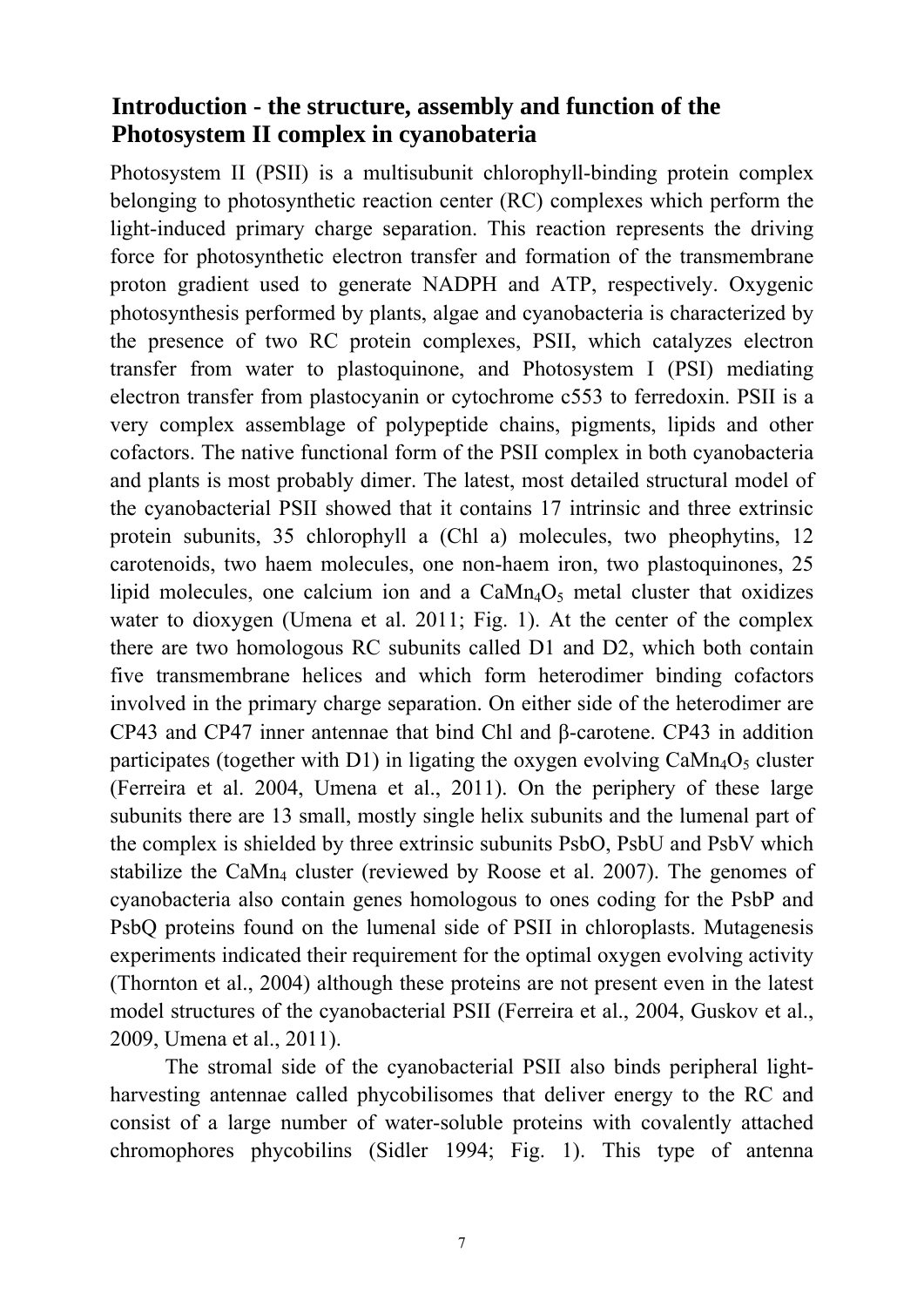significantly differs from antennae of higher plants that are embedded in the membrane and bind Chl *a* and *b* molecules and carotenoids (Liu et al. 2004).



**Fig 1.** Scheme of the cyanobacterial Photosystem II complex showing approximate arrangement of electron transfer chain components and protein subunits including peripheral phycobilisome antenna (blue green).

Taking into account necessity to avoid the presence of free Chl, which can quickly generate highly destructive reactive oxygen species (ROS), biosynthesis of Chl and synthesis of the corresponding apoproteins must be precisely coordinated during PSII biogenesis. However, the exact mechanism, how this is achieved, remains unknown. For characterization of the PSII assembly process in cyanobacteria the strain *Synechocystis PCC* 6803 has proved to be an excellent model organism due to the ease of generating its specific mutants and its ability to grow on glucose in the absence of the functional PSII (Williams, 1988). Characterization of PSII mutants lacking specific large or small subunits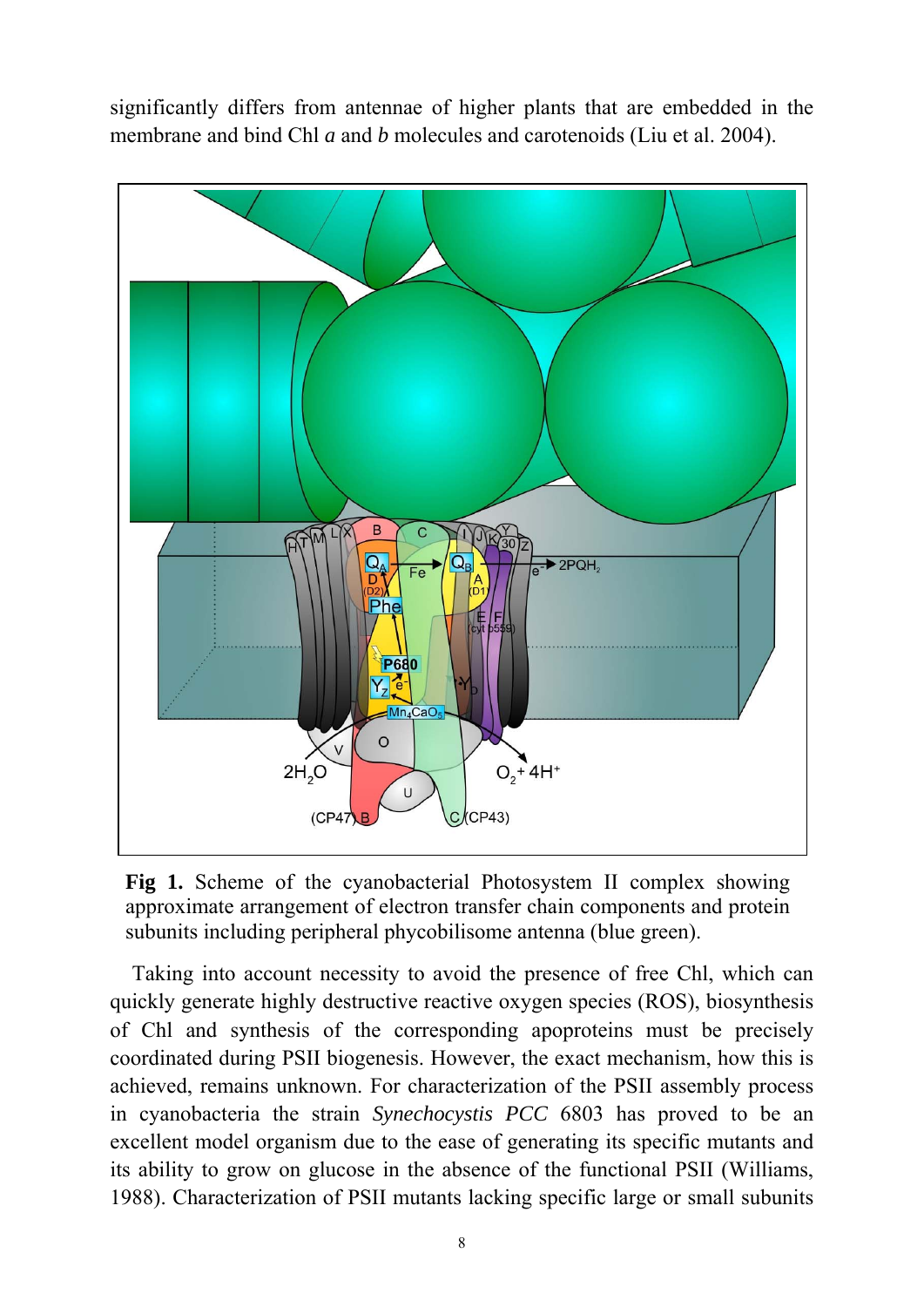of the PSII complex in combination with modern biochemical tools have provided support for the stepwise assembly process involving a number of PSII assembly intermediate sub- or precomplexes. As in higher plants (Müller and Eichacker, 1999), cytochrome b-559 and D2 protein initiate PSII assembly to form a D2–Cyt b-559 precomplex (Komenda et al. 2004 and 2008) and then, after addition of another precomplex containing at least D1 and PsbI, (Dobákova et al. 2007), a PSII RC subcomplexes are formed (Komenda et al. 2008). Formation of these subcomplexes in *Synechocystis* is facilitated by a homologue of the plant HCF136 (YCF48, Slr2034) which stabilizes the newly synthesized D1 protein (Komenda et al. 2008). Then, CP47 subcomplex formed by attachment of small subunits PsbH, PsbL and PsbT to CP47 is attached to the PSII RC subcomplex to form the so-called RC47 complex (Komenda et al. 2004). Also formation of this subcomplex is regulated by an auxiliary protein factor termed Psb28 (Kazusa designation Sll1398), which is required for the efficient synthesis of CP47 (Dobáková et al. 2009).

Subsequent attachment of the CP43 subcomplex formed by binding of PsbK, PsbZ and Psb30 to CP43 and stabilized by the auxiliary factor Psb27 (Komenda et al. 2012), leads to formation of the monomeric PSII core complex (RCC1). At the level of RCC1 the assembly of the  $CaMn<sub>4</sub>O<sub>5</sub>$  cluster and attachment of the lumenal extrinsic subunits, PsbO, PsbU and PsbV, occurs. Finally, two monomers form a dimer representing the native form of the complex. During the biogenesis of PSII, the D1 subunit is synthesized in most organisms as a precursor protein (pD1) with a C-terminal extension that in most cyanobacteria consists of 16 amino acid residues. This extension must be cleaved to allow assembly of a functional CaMn<sub>4</sub>O<sub>5</sub> cluster (Nixon et al., 1992; Anbudurai et al., 1994) but its real function remains unclear.

Despite the presence of many proteins in PSII, majority of redox cofactors and prosthetic groups necessary for electron transfer from water to plastoquinone are bound to the D1 and D2 polypeptides (Ferreira et al. 2004). These includes four Chl molecules comprising the primary electron donor P680, the transient acceptor pheophytin (Pheo), the quinone acceptors  $Q_A$  and  $Q_B$ , transient donor  $Y_Z$  and the CaMn<sub>4</sub>O<sub>5</sub> cluster (for approximate localization see Fig. 1). The light energy captured by the outer and inner antennae is transferred to four Chl molecules forming the primary electron donor P680. The excitation of P680 leads to the transfer of an energized electron from P680 to a nearby Pheo molecule within a few picoseconds forming the initial charge separation pair P680<sup>+</sup>Pheo<sup>-</sup>. Subsequently, the electron is transferred from Pheo<sup>-</sup> to the primary electron acceptor  $Q_A$  (plastoquinone molecule bound to D2) and subsequently to the secondary plastoquinone acceptor  $Q_B$  bound to D1. After the second light-induced charge separation event  $Q_B$  receives a second electron,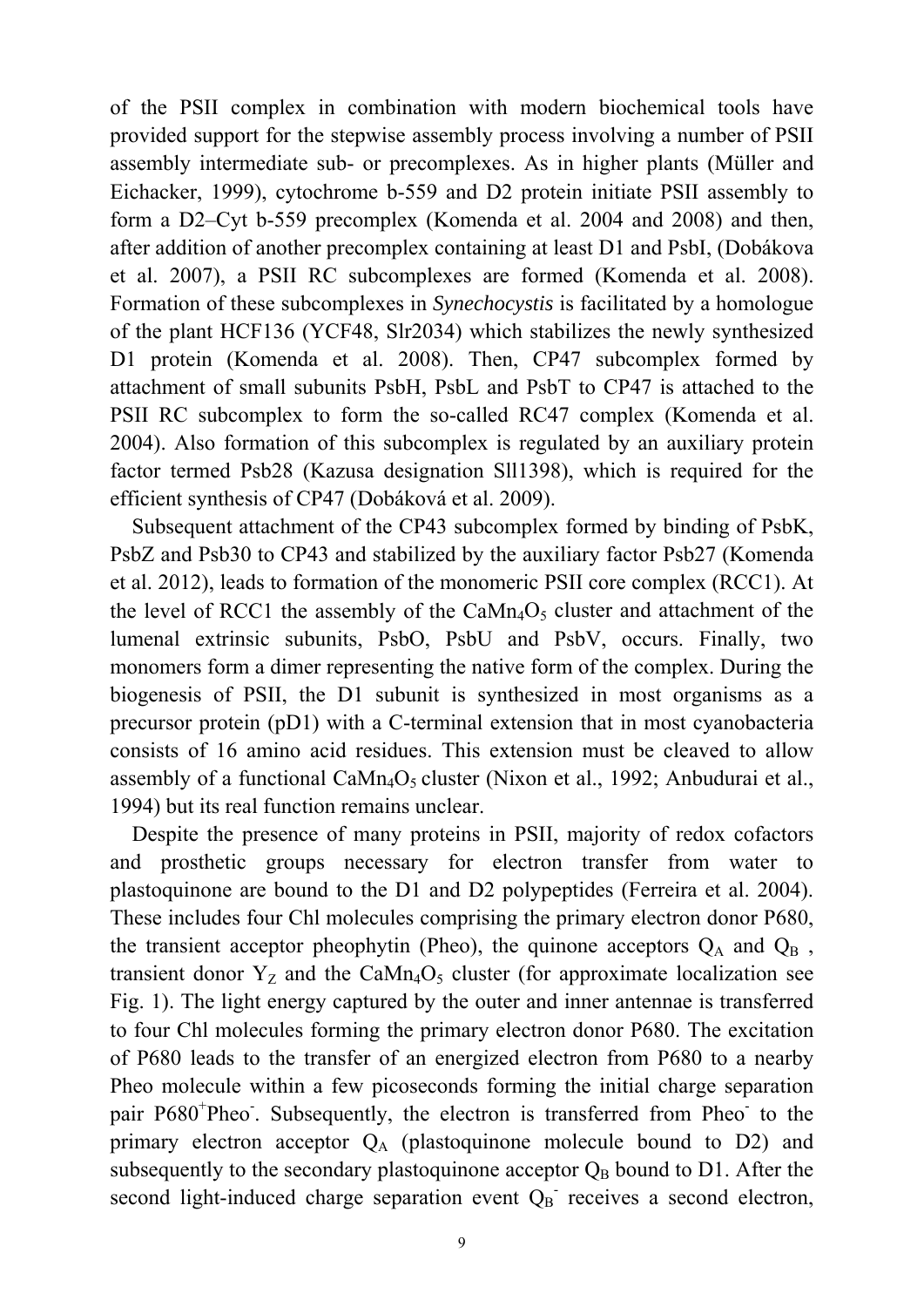becomes protonated and it is replaced by a new oxidized plastoquinone molecule. The oxidized form of P680 is reduced by a redox-active tyrosine residue TyrZ (Y161 of the D1 protein (Debus et al. 1988)) within nano- to microseconds and this oxidized tyrosine is reduced by the  $CaMn<sub>4</sub>O<sub>5</sub>$  cluster coordinated by the several histidine, aspartate and glutamate residues of D1 protein, and by the residue E354 of CP43 (Ferreira et al. 2004). The Mn cluster binds intermediates of water oxidation and after withdrawal of four electrons it releases molecular oxygen.

The unique ability of PSII to withdraw electrons from water seems to be directly related to its high vulnerability to a light-induced damage (photoinactivation) which occurs with certain frequency under all light conditions. Since the primary target of this damage is the D1 protein, it is probable that the PSII photoinactivation is caused by a loss of function of an electron transfer component bound to this central subunit of PSII. Since this loss of function is irreversible, the oxygenic phototrophs developed a sophisticated mechanism for continuous maintaining the PSII functionality. And just all aspects of this so called PSII repair cycle in cyanobacteria represent the topic of this thesis. The following chapter contains an overview of the present knowledge on the PSII repair cycle with emphasis on the contribution of the author to this subject. The references of articles included in the thesis are designated by the reference number in bold and these references are listed separately.

## **Repair cycle of the Photosystem II complex with emphasis on the contribution of the author to this research field**

The Photosystem II repair cycle consists of a number of steps which are schematically illustrated in Fig. 2 (for review, see Nixon et al. 2005 and 2010, **Refs. 10 and 23**). Briefly, the repair cycle consists of partial disassembly of the dimeric PSII core complex, degradation of photodamaged D1 and insertion of the newly synthesized copy, re-assembly of the PSII core complex and finally activation of the electron-transport processes. Molecular details of most of these steps remain unknown and some of them are shared with the *de novo* assembly process. The repair cycle is assumed to be mostly initiated by the light-induced damage to PSII and *in vitro* studies suggested several damage mechanisms which differ in the primary site in which the PS II electron transport is interrupted. This interruption can occur at the donor or the acceptor side, or directly in RC (for reviews see Prášil et al. 1992; Aro et al. 1993; Mattoo et al. 1999). However, it is not clear yet which mechanism is dominant *in vivo*. The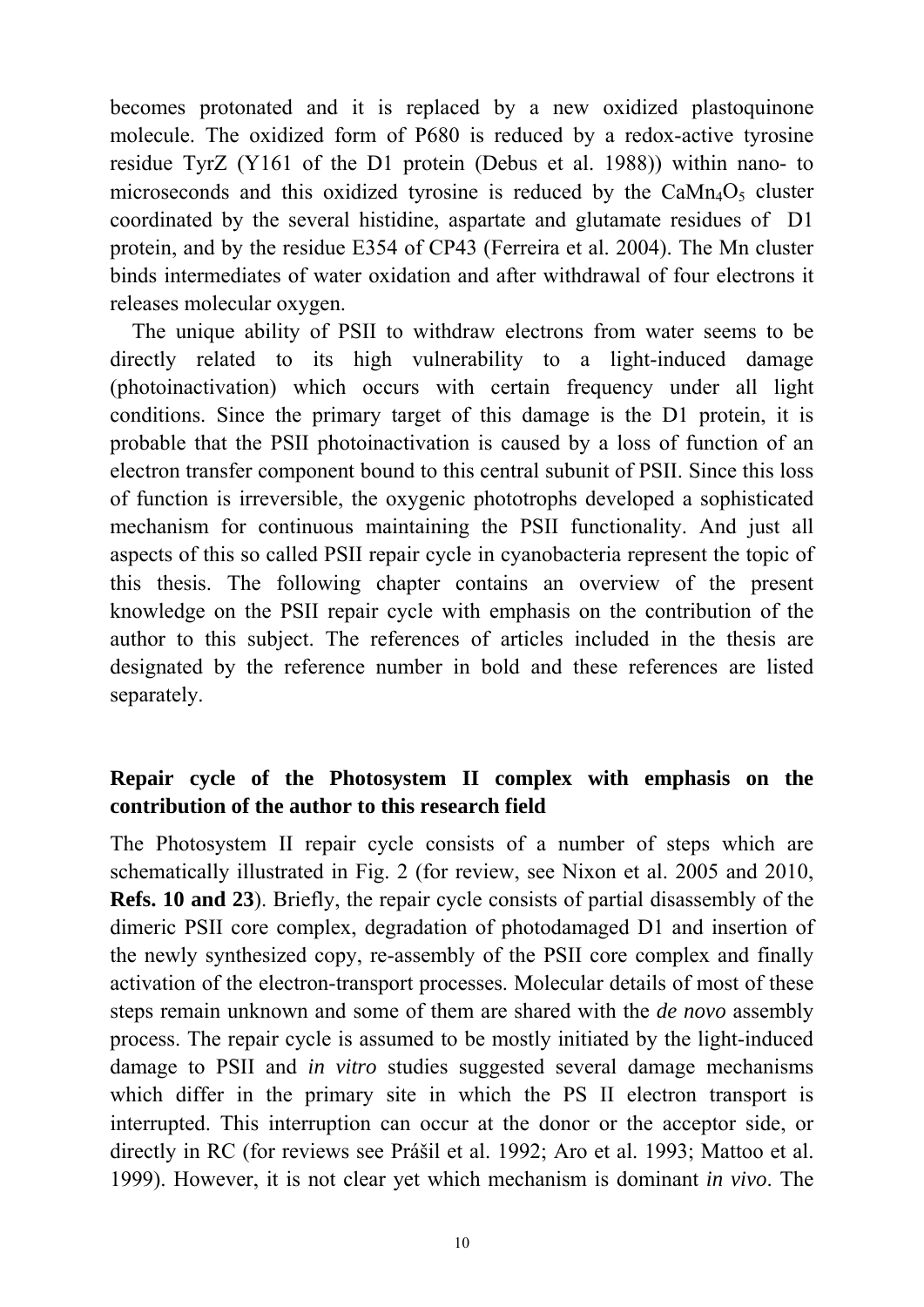recent studies more and more point out at the central role of the  $CaMn<sub>4</sub>O<sub>5</sub>$ cluster which can be impaired by blue light directly absorbed by the cluster (recently reviewed in Murata et al. 2007). In this respect there is an interesting question concerning the nature of the signal that triggers the repair process. The study of PSII repair following photoinhibition under low temperature in the thermophilic cyanobacterium *Synechococcus elongatus* showed that PSII inactive in oxygen evolution, but still fully assembled, is already marked for the D1 replacement (Komenda and Masojídek 1995, **ref. 1**). Many reports suggested control of the D1 degradation process by the conformation of the  $Q_B$  binding pocket (Kirilovsky et al. 1988; Gong and Ohad 1991; Komenda and Barber 1995, **ref. 2**). However, more recent analyses of *Synechocystis* PCC 6803 mutants with large D1 deletions did not support requirement of specific sequences nearby the  $Q_B$  pocket for the fast D1 degradation (Nixon et al. 1995, **ref. 3;** Mulo et al. 1998). In contrast, our recent study of *Synechocystis* mutants with various defects at lumenal side of PSII causing improper function of the  $CaMn<sub>4</sub>O<sub>5</sub>$  cluster, showed that all these defects were effectively recognized by the repair machinery leading to the fast D1 replacement (Komenda et al. 2010, **ref. 22**). On the other hand, certain mutations on the acceptor side of PSII either did not change the rate of D1 degradation (deletion of the PEST sequence, Nixon et al. 1995, **ref. 3**) or inhibited it (missing PsbH protein, Komenda and Barber, 1995, **ref. 2;** or replacement of the D1 amino acid residue Ser264 by Pro, Dalla Chiesa et al. 1997). Thus, the available data indicate that the PSII repair process is most probably triggered at lumenal side of PSII by changes around the  $CaMn_4O_5$  cluster.

The triggering event is accompanied or quickly followed by the monomerization of the PSII core complex (Barbato et al. 1992c; Komenda et al. 2007b; **ref. 17**). In this respect it is important to note that in all strains with defects at the PSII lumenal site the dimeric form of PSII core complex is destabilized (Komenda et al. 2010, **ref. 22**). This finding is in agreement with the role of lumenal subunit PsbO in the stabilization of the dimer inferred from the structural model of the cyanobacterial PSII (Umena et al. 2011) showing interaction of PsbO from one monomer with CP47 of the second monomer within the single dimer. In this context it is easy to imagine that any change at the lumenal part of PSII (including that caused by photoinactivation) may have an adverse effect on the strength of the interaction between PsbO and CP47 and may cause destabilization of the dimer.

In order to get access to the D1 protein in the inactive PSII core complex for its proteolysis, the detachment of CP43 antenna is required as the next step in the cycle. This photoinactivation-induced detachment was observed in both higher plants (Barbato et al. 1992c) and cyanobacteria (Komenda and Masojídek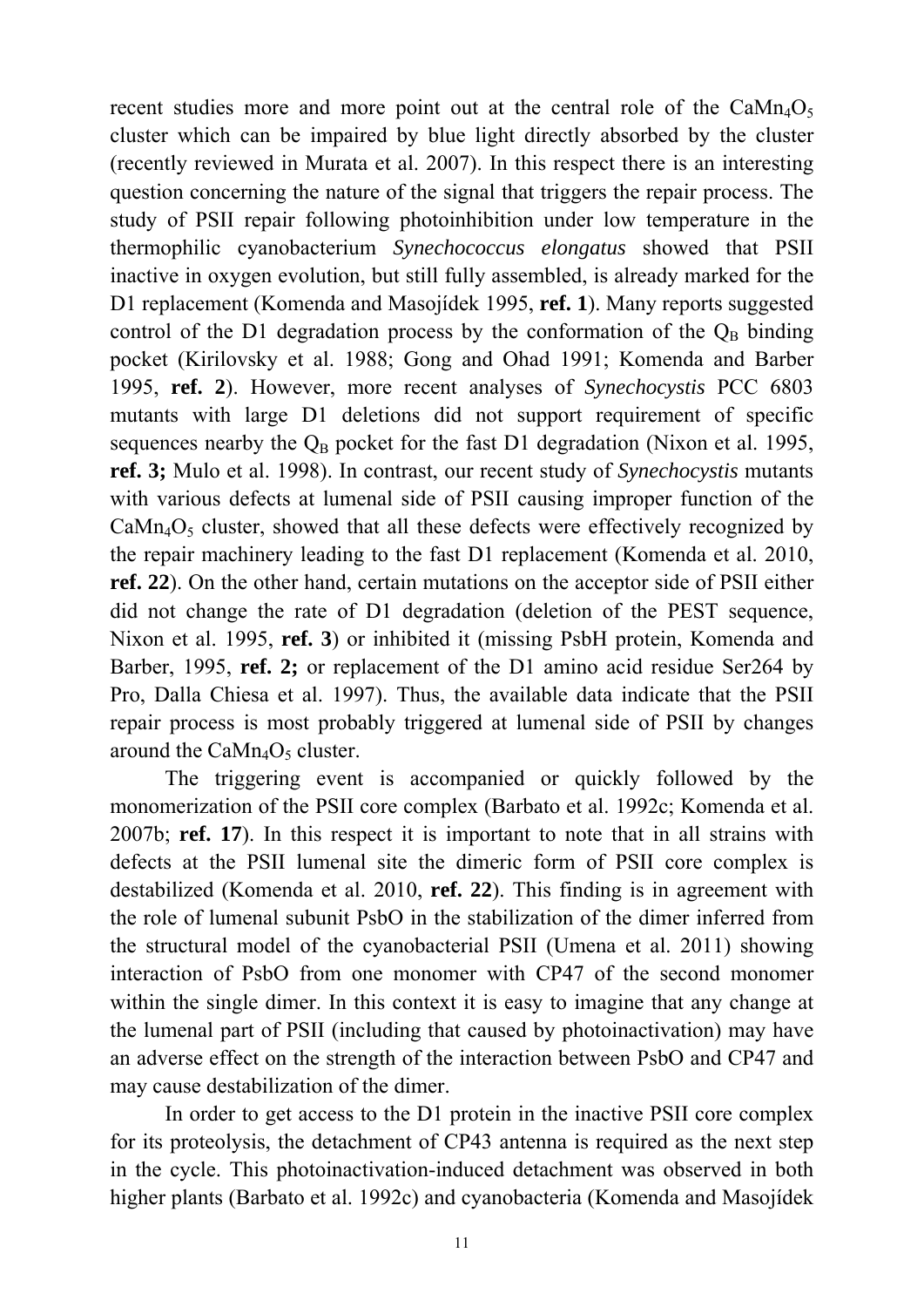1995; **ref. 1**) and resulting sub-core complex RC47 becomes immediately the target for the protease which removes the impaired D1 protein. In analogy, the same complex was suggested as a target for the D1 degradation and as an acceptor of the newly synthesized D1 protein in green algae (Adir et al. 1990) and in higher plants (Zhang et al. 2000).



**Fig. 2. The repair cycle of Photosystem II in cyanobacteria.** PSII repair cycle starts with inactivation of PSII dimer RCC2 and its monomerization (step 1). At this stage HLIPs are most probably attached. Then CP43 and extrinsic proteins are detached (step 2) and the old D1 is selectively replaced by a newly synthesized copy in the RC47 complex (step 3). Finally, CP43 and extrinsic proteins are re-attached, HLIPs detached (step 4), and the repaired PSII monomer is dimerized with concomitant reactivation of the oxygen evolving machinery (step 5).

The mechanism of CP43 detachment is not known. However the surprising finding that the CaMn<sub>4</sub>O<sub>5</sub> cluster is partly liganded by residues of CP43 (Ferreira et al. 2004) tempts to hypothesis that damage to the cluster directly leads to such a destabilization of binding between D1 and CP43 that CP43 is finally released. It is interesting that such a destabilization of CP43 binding is caused in *Synechocystis* by deletion of the *psbI* gene that codes for a small PSII subunit PsbI bound to the D1 protein at the interface with CP43 (Dobáková et al. 2007, **ref. 18**). In *Synechocystis* the RC47 complex usually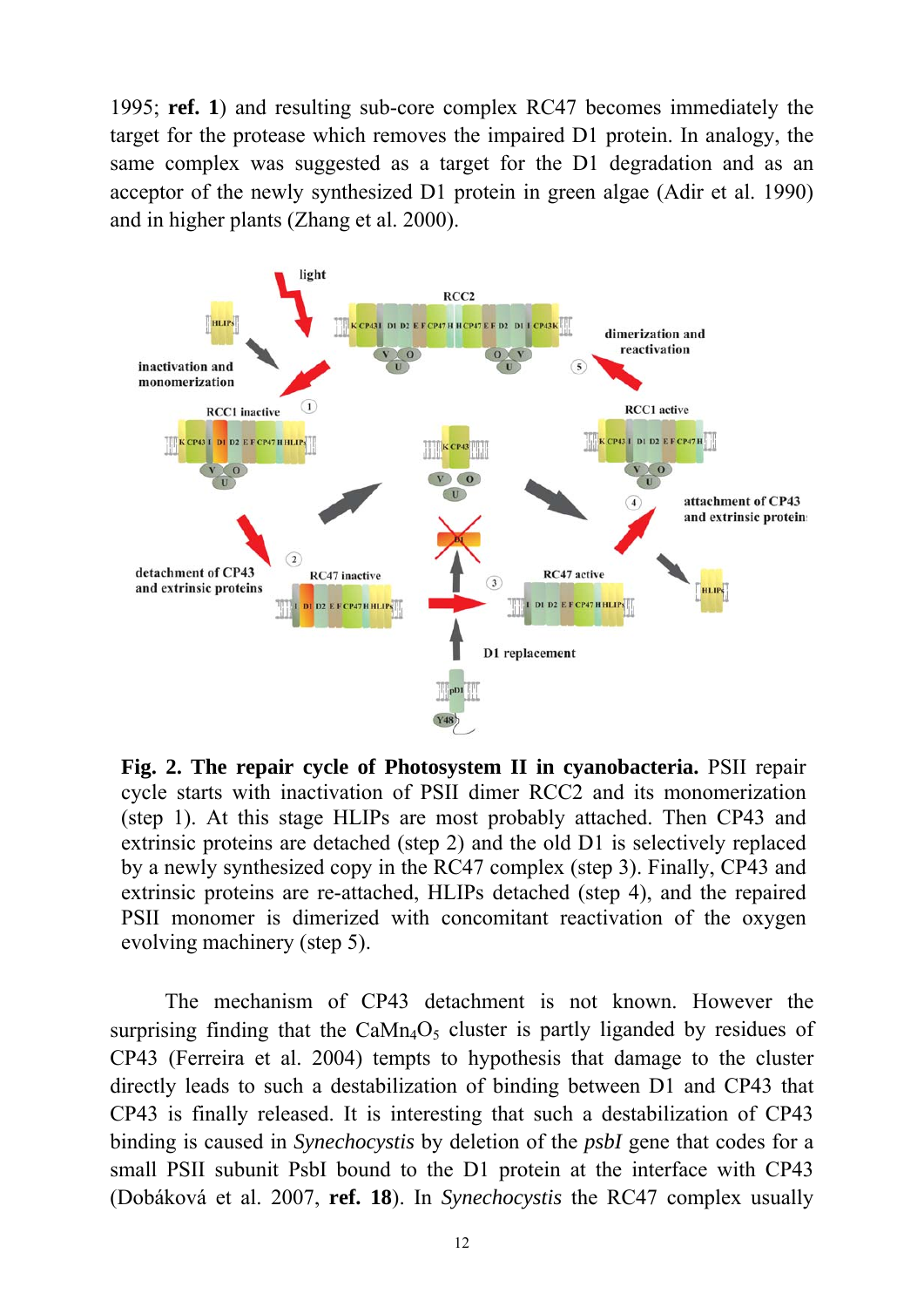does not accumulate (Komenda et al. 2006, **ref. 12**) unless the photoinactivation occurs at low temperature decreasing the proteolytic activity of the enzyme (Komenda and Masojídek 1995, **ref. 1**), the gene encoding the protease is inactivated (Komenda et al. 2006, **ref. 12)** or the availability of the D1 for protease is lowered by its N-terminal truncation (Komenda et al. 2007b, **ref. 17**). The idea that the D1 protein is selectively replaced just in the RC47 complex is supported on one hand by very fast and selective D1 turnover in this complex observed in the strain lacking the *psbC* gene coding for CP43, and on the other hand by concomitant degradation of both D1 and D2 in the RC complexes accumulating in the strain lacking CP47 (Komenda et al. 2004**;** Komenda, unpublished data).

The selective replacement of the D1 protein is one of the most important steps of the PSII repair cycle (for reviews see Nixon et al. 2005 and 2010, **Refs. 10 and 23**). It can be documented experimentally by the fast incorporation of radioactively labeled amino acids into the newly synthesized protein (radioactive pulse) followed by their fast replacement with the "cold" ones during the degradation process (radioactive chase, Komenda and Barber 1995, **ref. 2**). Using this technique, the unusually fast turning-over chloroplast protein was for the first time identified in plants and algae in early eighties of the previous century (Mattoo et al. 1981, Kyle et al. 1984) and later also in cyanobacteria (Goloubinoff et al. 1988). Alternatively, the existence of such a fast turning-over photosynthetic protein was inferred from experiments that monitored a fast decline of the photosynthetic activities when chloroplast protein synthesis had been stopped (Šetlík et al. 1981). Interestingly, the combination of both above mentioned approaches revealed that the degradation of radioactively labeled D1 in the presence of protein synthesis inhibitors is slower than that without inhibitors. It showed requirement for ongoing synthesis of a protein factor needed for maximal rate of the D1 degradation (Komenda and Barber 1995, ref. 2; Komenda *et al.* 1999, **ref. 4**). Based on this result we hypothesized that this requirement in fact reflects synchronization between the processes of D1 synthesis and degradation and that the required factor is the newly synthesized D1 protein. The hypothesis was subsequently supported by our study of *Synechocystis* mutants that primarily differed in the type and level of the *psbA* transcript (Komenda *et al.* 2000, **ref. 6**). The study showed that strains with higher level of the *psbA* transcript and higher synthesis of D1 also faster degrade the D1 protein. The synchronization of the D1 degradation and synthesis seems to prevent premature degradation of the D1 protein (without possibility of immediate insertion of the D1 copy) that would lead to the extensive disassembly of the PSII complex and a release of pigments that generate ROS (Komenda and Masojídek 1995, **ref. 1**). Despite the apparent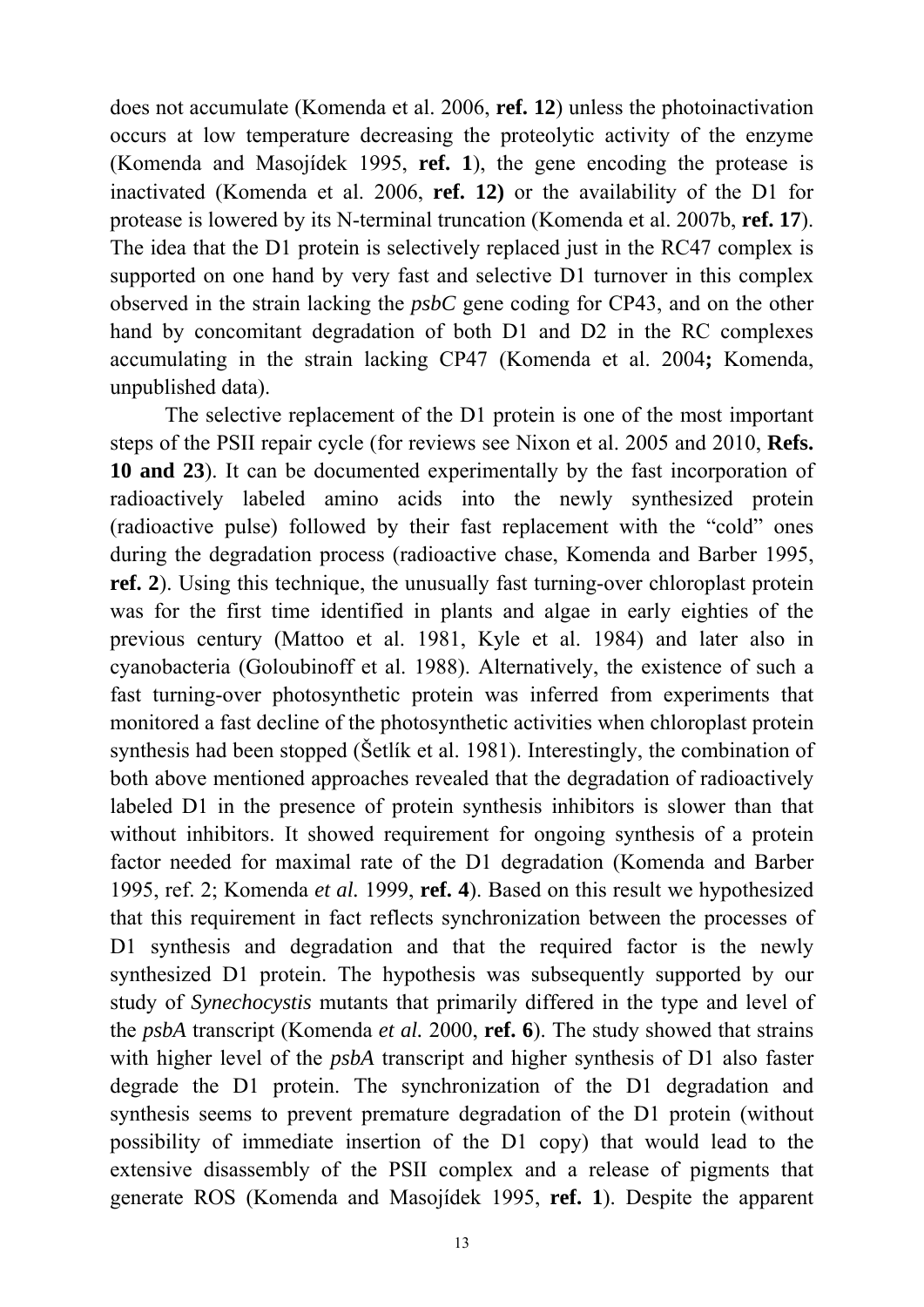importance of the synchronization process, its exact mechanism remains unknown. In higher plant, the synchronization process is complicated by the structural heterogeneity of chloroplast thylakoids that consist of stacked granal membranes and unstacked stromal lamellae. Most of functional PSII is located in grana and also the light-induced damage occurs in this membrane compartment which is inaccessible to protein synthesis machinery. Therefore, the potential degradation of D1 in grana cannot be immediately followed by insertion of its newly synthesized copy. To cope with this problem, plants phosphorylate the D1 protein which drives the whole PSII complex into stromal membranes in which the protein is dephosphorylated and subsequently replaced (Rintamäki et al. 1996). In agreement with this scenario, the stromal membranes were shown to contain protease which is assumed to degrade D1 (Komayama et al 2007, see below).

In cyanobacteria the synchronization between degradation and synthesis is expected to be simpler since their thylakoid membranes are rather uniform without granal regions (Stanier 1988). However, the cyanobacterial thylakoids are organized in concentric layers and our data indicate that the D1 replacement can occur just in membranes close to the cell surface nearby the cytoplasmic membrane (Komenda, unpublished results). Since the cyanobacterial D1 protein (and any other PSII proteins) cannot be phosphorylated (Komenda et al. 2002), there should be different mechanism which directs movement of PSII complexes destined for repair.

For long time the crucial question concerning the D1 replacement process was the identity of the protease responsible for the degradation of the impaired copy of D1, and the mechanism how is the protein selectively removed from the complex. Cyanobacteria and chloroplasts contain many homologues of bacterial proteases and among them Clp, Deg and FtsH proteases have been proposed to participate in the degradation of the plant D1 (Adam and Clarke, 2002). While there is no recent, really solid support for the role of Clp protease in the D1 replacement, studies of *Arabidopsis* mutants revealed that chloroplast ATPdependent metalloproteases FtsH and ATP independent serine protease Deg play an important role in the effective removal of the impaired D1 protein (for recent review see Kato and Sakamoto, 2009).

For long time it has been believed that the D1 protein is initially cleaved in the vicinity of the  $Q_B$  binding pocket giving rise to 23 kDa N-terminal (Greenberg et al. 1997) and 10 kDa C-terminal (Barbato et al. 1991) fragments that are subsequently completely removed. Based on *in vitro* experiments using isolated *Arabidopsis* stromal protease DegP2 Haussühl et al. (2001) proposed that the initial cleavage is performed by this protease and the FtsH proteases are subsequently responsible for disappearance of the fragments. This was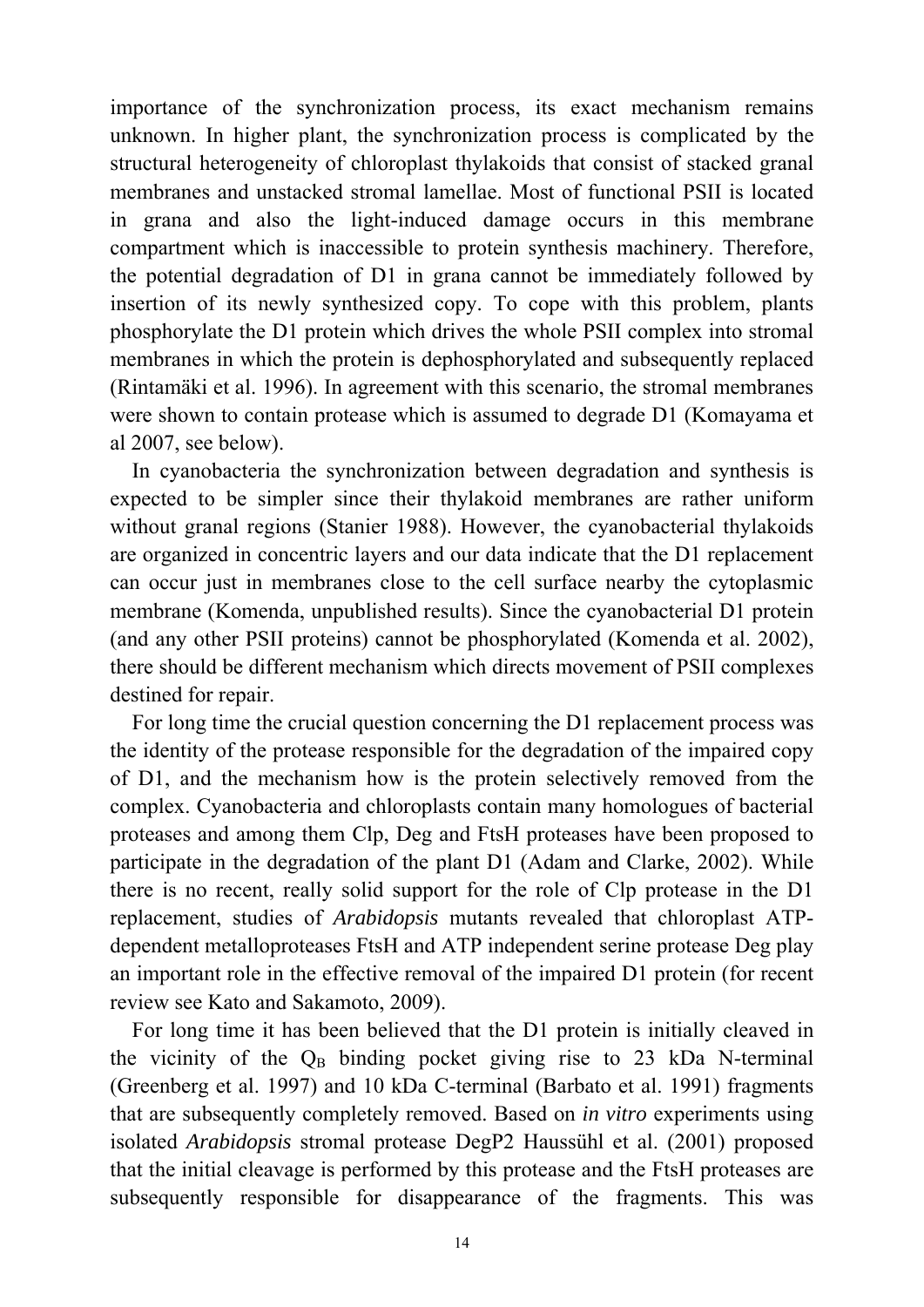demonstrated *in vitro* using the isolated overexpressed FtsH1 from *Arabidopsis* that was able to degrade the light-induced 23 kDa N-terminal fragment of D1 in the ATP and Zn-dependent manner (Lindahl *et al.* 2000). However, we challenged the concept of coordinated action of Deg and FtsH proteases in the cyanobacterium *Synechocystis* which contains three Deg proteases designated HtrA, HhoA and HHoB. Deletion of genes encoding all three proteases did not lead to the inhibition of the D1 turnover and in fact even a certain acceleration of the degradation process was observed (Barker at al. 2006, **ref. 13**). This result nearly excluded involvement of this type of protease in the D1 degradation during PSII repair process in cyanobacteria. Later, deletion of the genes for *Arabidopsis* Deg proteases provided evidence that neither the chloroplast stromal (Huesgen et al. 2006), nor lumenal (Sun et al. 2007 and 2010) Deg proteases play a crucial role in the repair related degradation of D1 *in vivo*. In contrast, the efficiency of the PSII repair process and the rate of the D1 degradation is drastically reduced in an *Arabidopsis* mutant lacking the chloroplast FtsH variant Var2 (Bailey et al. 2002) and in analogous *Synechocystis* strain lacking the homologous protease FtsH2 (Silva et al. 2003). FtsH2 is one of four FtsH protease homologues present in *Synechocystis* (Mann et al. 2000). While FtsH1 and FtsH3 seem to be indispensable for the cyanobacterium, the remaining FtsH4 does not seem to be important under common cultivation conditions (Mann et al. 2000). In the following, a more detailed study of the FtsH2 function in *Synechocystis* we provided evidence that inactivation of the *ftsH2* gene indeed results in inhibition of the D1 proteolysis which is accompanied by accumulation of the RC47 complex (Komenda et al. 2006, **ref. 12**). Moreover, FtsH2 was found to be essential for removal of the non-functional mutated D1 protein and also for removal of unassembled PSII proteins D2 and CP47. This latter function of FtsH2 can be used for isolation and characterization of assembly intermediate complexes like RC47 or CP47 since these complexes overaccumulate and could be more easily isolated after inactivation of the *ftsh2* gene (Boehm et al. 2011, **ref. 24**). In contrast, accumulation of the unassembled D1 was hardly affected by inactivation of FtsH2 in the strain lacking D2 indicating that the level of unassembled D1 is controlled by other proteases (Komenda et al. 2010, **ref. 22**).

The identification of FtsH protease as the key player in the PSII repair cycle also pointed out to a possible mechanism of the D1 degradation. The model FtsH protease from *Escherichia coli* contains two transmembrane segments, a short N-terminal part involved in oligomerization and a long C-terminal region in which a zinc-metalloproteinase active site and the ATPase domain are located (Langer 2000). The protease forms hexameric complex with central cavity containing proteolytic sites into which are protease substrates translocated by the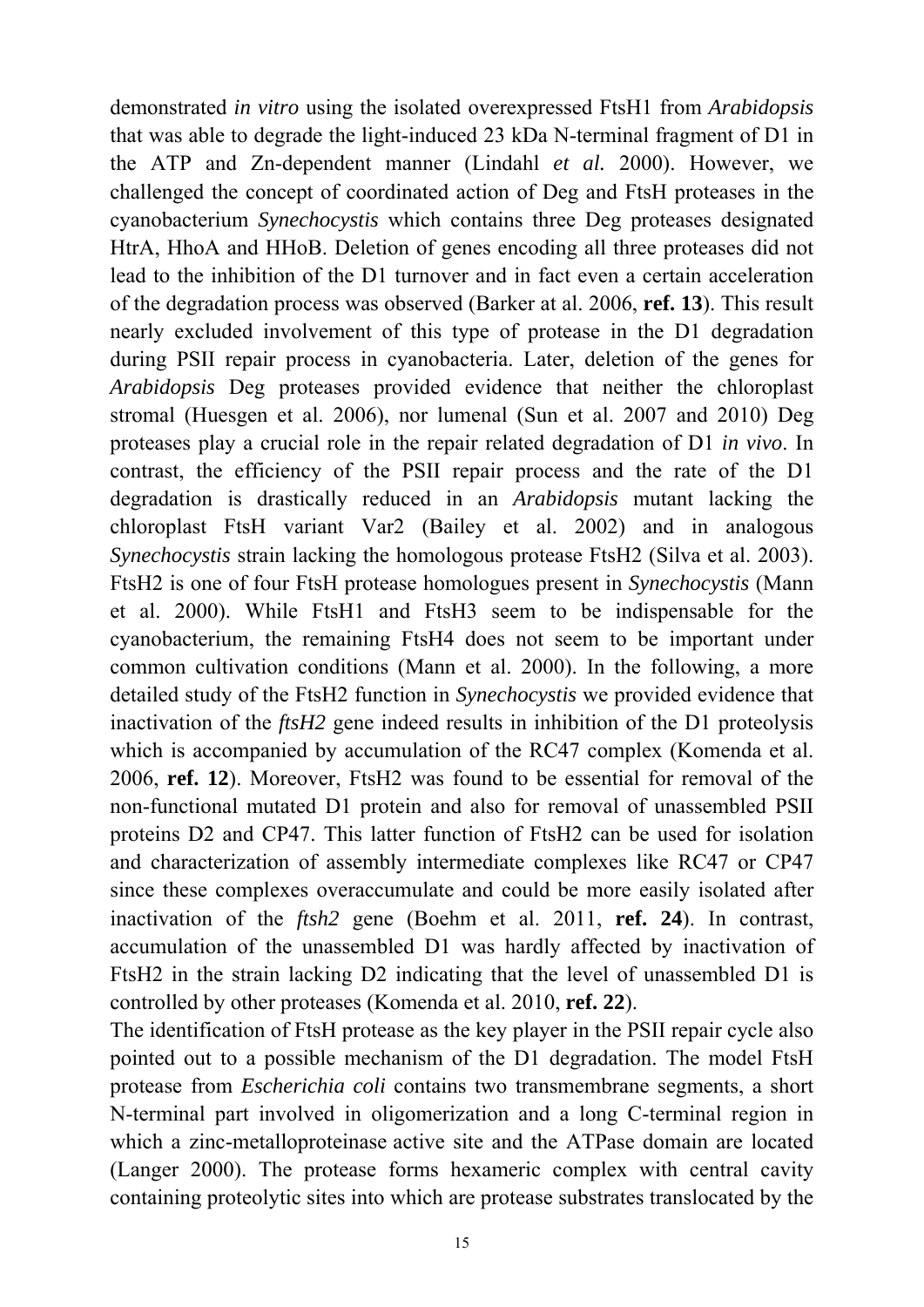action of ATPase domains (Bieniossek et al 2006). The protease also forms supercomplexes with specific members of the Band 7 superfamily of proteins that are bound to periplasmic loop of the protease between transmembrane segments and regulate its proteolytic activity (for review see Ito and Akiyama 2005). Genome of *Synecocystis* also contains several genes encoding proteins homologous to Band 7 proteins but we did not obtained any results that would evidence their association with FtsH or regulation of FtsH activity and substrate specificity (Boehm et al., 2009; **ref. 21**). In *Escherichia coli* the protease mostly initiates degradation of the target proteins at its N- or less frequently C-terminus and then continues in the processive way up to the end of the molecule (Ito and Akiyama 2005). The requirement for the protein to be efficiently degraded by this mechanism is sufficient length of the terminus, at least 20 amino acid residues (Chiba et al.*,* 2000). In the case of the of D1, only the N-terminal tail fulfills this length requirement and, in addition, it is also exposed to the same stromal side of the membrane as the proteolytic domain of FtsH and sufficiently protrudes from the overall structure of the cyanobacterial PSII complex (Umena et al. 2011). We experimentally supported the N-terminal model of the D1 degradation *in vivo* by constructing *Synechocystis* mutants with the N-terminus truncated to various extent (Komenda et al. 2007b, **ref. 17**). Their characterization confirmed that shortening of D1 by 20 residues inhibits D1 degradation and PSII repair documenting that the processive degradation of D1 by FtsH alone starting from the N-terminus seems to be a convincing alternative to earlier models that emphasized initial cleavage of the protein (Lindahl et al., 2000; Haussühl et al.*,* 2001). The N-terminal mechanism is also able to explain selectivity of the D1 degradation and reason why the PSII subunits, which are in the contact with the D1 protein, are not degraded either. This especially concerns the small subunit PsbI that is very closely associated with D1 and seems to stabilize D1 already during its synthesis. Unlike D1, PsbI is stable and is not turned-over with D1 (Dobáková et al. 2007, **ref. 18**). The cyanobacterial structural model of PSII showed that the N-terminus of PsbI is oriented into lumen and therefore, it cannot be drawn into the stromal proteolytic cavity of FtsH. In the case of D2, its N-terminus is much less protruding from the PSII structure in comparison with D1 and is therefore less accessible to the protease (Umena et al. 2011). The N-terminal mechanism of the D1 degradation seems to be also related to the presence of several D1 forms in many cyanobacterial strains. These forms usually differ in the amino acid sequence at the N-terminus, and depending on the momentary presence of the particular form, the cells differ in the ability to repair PSII under high light conditions. A typical representative of cyanobacteria having two forms of the D1 protein is *Synechococcus* PCC 7942. The genome of this strain contains one *psbA* copy (*psbAI*) which encodes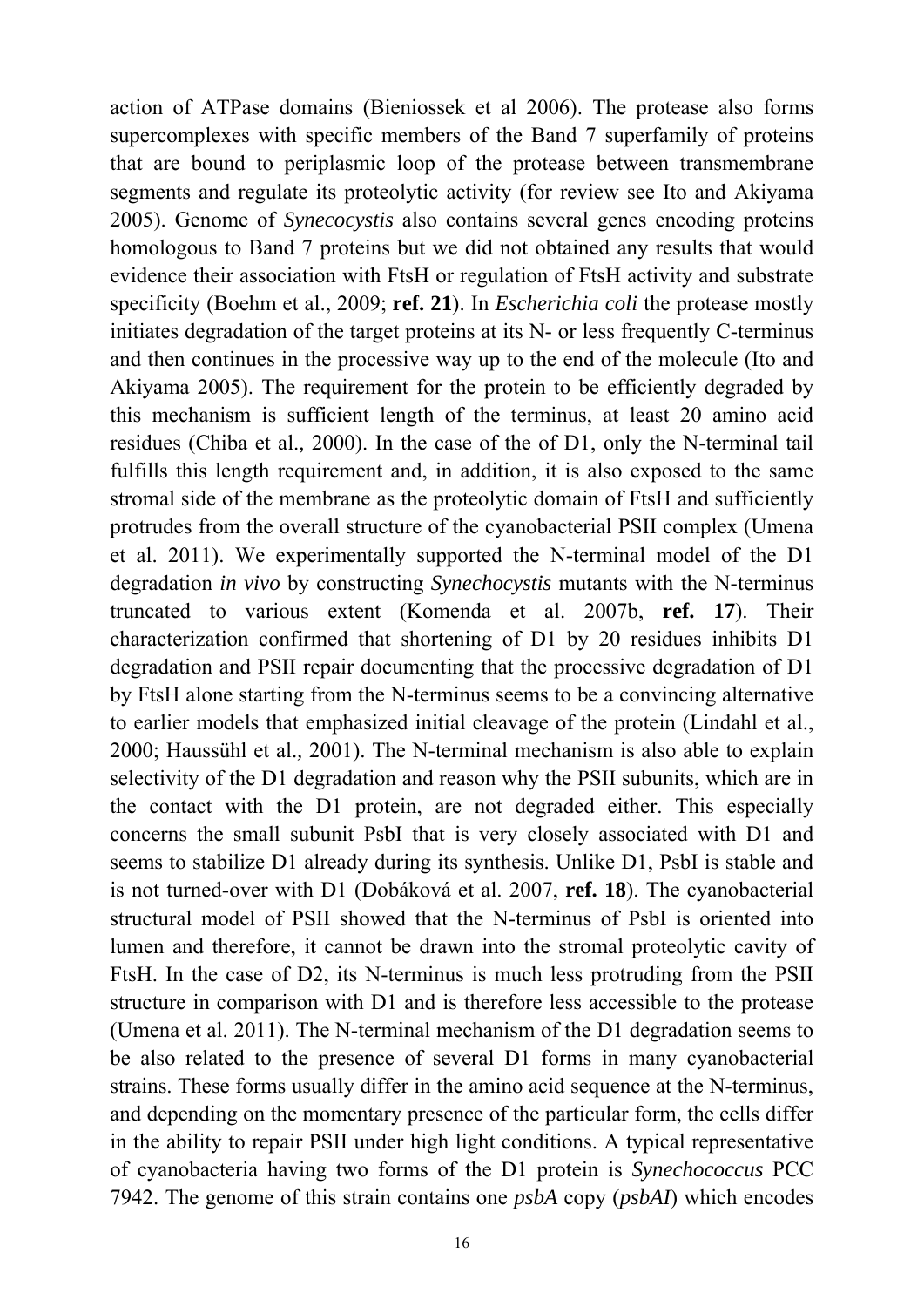so called low light D1:1 form while remaining two gene copies *psb*AII and *psb*AIII encode high light D1:2 form. The variants differ in 25 aminoacid residues and there are 12 differences localized among first 16 residues (Golden et al. 1986). When exposed to increased irradiance, the D1:1 form synthesized under low irradiance is quickly exchanged by the D1:2 form and the reverse process occurs after transfer of the cells from high to low irradiance (Schaefer and Golden 1989; Clarke et al. 1993; Komenda et al. 1999, **ref. 4**). Our study showed that under increased irradiance the D1:2 variant exhibits a faster turnover and provides better protection of PSII against photoinactivation than D1:1 (Komenda 2000, **ref. 5**). It is interesting that the higher ability of D1:2 to repair PSII in comparison to D1:1 is retained even when the genes for these D1 variants from *Synechococcus* are expressed in *Synechocystis* (Tichy et al. 2003, **ref. 8**). We assume that the N-terminal model is valid also for D1 degradation in higher plants and it could easily explain the inhibitory effect of N-terminal phosphorylation on the D1 degradation (Rintamäki et al. 1996).

The fast and selective FtsH-mediated removal of the D1 protein during PSII repair is observed when immediate replacement by the newly synthesized D1 copy occurs. If synthesis of D1 is limiting factor, FtsH protease can degrade also the D2 protein. The light intensity saturation curve for the degradation of plant D2 *in vivo* resembles that for the D1, except that half-life of D2 is about 3 times longer than those of D1 while the degradation ratio D2/D1 is irradiance independent (Jansen *et al.* 1999). However, under extreme stress conditions, in FtsH-less mutants or *in vitro* when FtsH-mediated degradation is too slow or cannot proceed, the inactive PSII complex generates ROS that can attack most of PSII proteins and cofactors. This attack is manifested by slow disappearance of D1 which is preceded by smearing and by decrease in electrophoretic mobility of the original D1 protein band (e.g. Shipton and Barber 1992, Miyao 1994). This is most probably a consequence of conformational changes in protein secondary structure caused by oxidation (He et al. 1991). The D1 oxidation under these conditions was confirmed by detection of carbonyl groups on such a smeared D1 protein band (Komenda et al. 2002). Our study dealing with the direct effect of various ROS on the D1 protein isolated from *Synechocystis* provided evidence that singlet oxygen was the predominant species causing this modification (Lupínková and Komenda 2004, **ref. 9**). The other manifestation of ROS attack on the D1 protein was a formation of crosslinked protein species consisting of the oxidized D1 protein and neighbor PSII protein subunits. The most frequently observed cross-linking products detected in illuminated or ROS-treated PSII preparations are the D1-D2 heterodimer, the D1-cytochrome b-559 adduct and the D1-CP43 cross-linking products (Yamamoto 2001). We clarified origin of the adduct of the D1 protein with the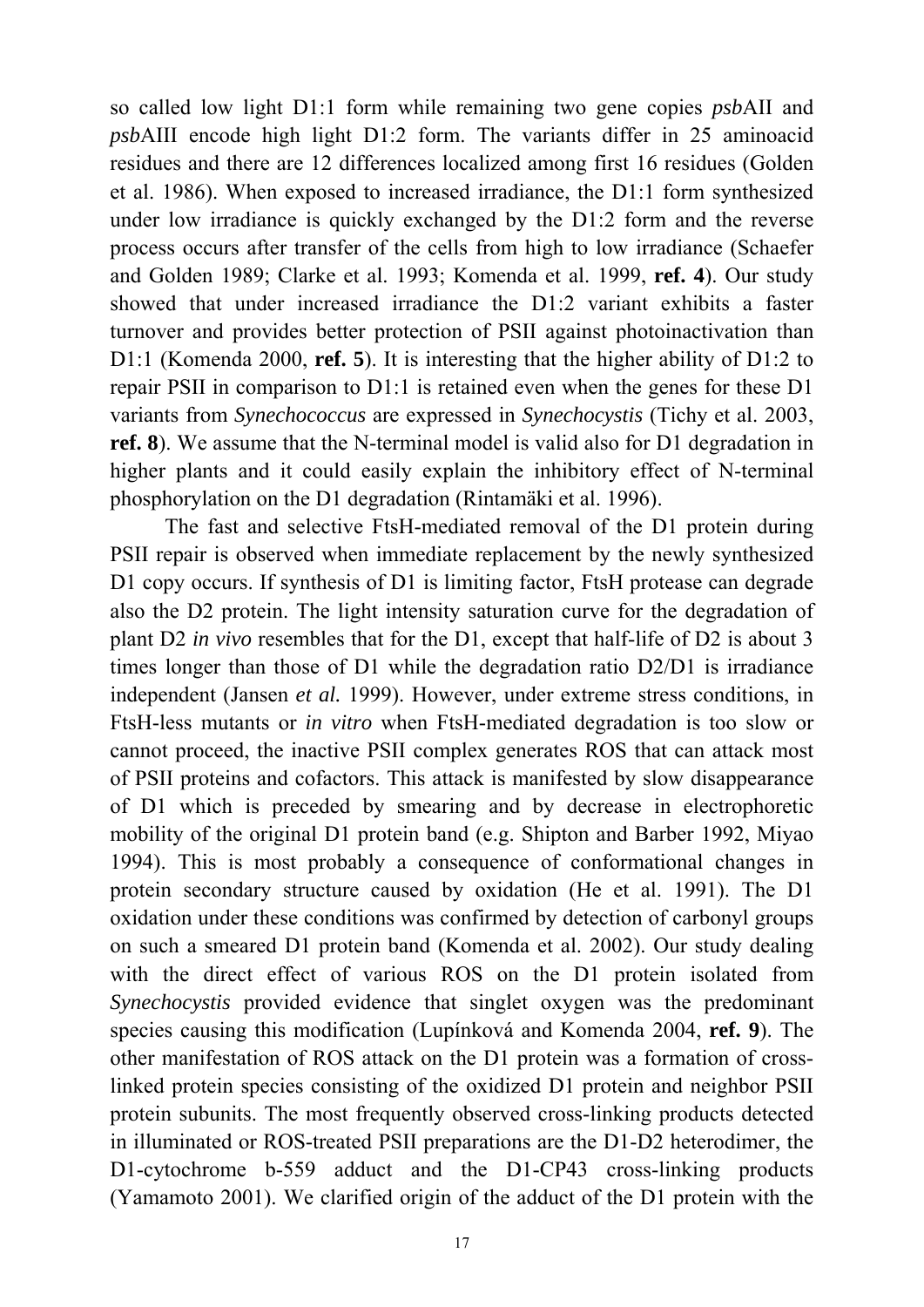$\alpha$ -subunit of cytochrome  $b_{559}$ . This cross-linking product had been described for the first time by Barbato *et al.* (1992b) in illuminated thylakoid membranes from higher plants and using site-specific mutant of *Synechocystis* and by chemical modification of histidine residues and free amino groups we identified the adduct as a product of reaction between the oxidized residue His252 of the D1 polypeptide and the N-terminal amino group of the cytochrome alpha subunit (Lupínková et al. 2002, **ref. 7**). Although the relationship between the degradation and cross-linking of the D1 protein is not clear, it is probable that the cross-linking does not allow fast FtsH-mediated D1 degradation and therefore, the formation of the D1 adducts should compete with the regular degradation of the D1 protein typical for the PSII repair cycle (Yamamoto 2001). In agreement with this hypothesis there is a slower degradation of the D1 protein in cyanobacterial mutants in which the 41 kDa adduct is detected (Dalla Chiesa et al. 1997, Lupínková and Komenda 2004, **ref. 9**). Action of ROS on the D1 protein may also result in formation of discrete protein fragments which were originally ascribed to the action of proteases (Aro et al. 1992). Our observation that hydrogen peroxide can directly cleave the D1 protein (Lupínková and Komenda 2004, **ref. 9)** supports the model that under certain circumstances ROS chemically cleave the peptide bonds of the D1 protein without assistance of proteases (Miyao 1994, Miyao *et al.* 1995).

ROS generated in damaged PSII attack also other PSII proteins, especially D2 and to lesser extent the inner antenna CP43. They may undergo the same type of ROS-induced modification as D1 (Barbato *et al.* 1992a; Shipton and Barber 1994; Sharma *et al.* 1997). Interestingly, the second PSII inner antenna CP47 seems to be more resistant to attack by ROS than the other large membrane subunits of PSII. The high stability of CP47 is also manifested by the lowest incorporation of the radioactive methionine among large PSII subunits during radioactive pulse labeling (Komenda et al. 2004). A possible reason for CP47 stability may be its association with so called small high-light induced proteins (HLIPs) (Dolganov et al. 1995) which are also designated as small CAB-like proteins (Scps) due to their sequence similarity to plant lightharvesting antennae encoded by CAB genes (Funk and Vermaas 1999). The *Synechocystis* genome contains five genes encoding Scps, four of them *scpB*, *scpC*. *scpD* and *scpE* encode small proteins in the range of 5-7 kDa, the last *scp* gene named *scp*A encodes the enzyme ferrochelatase consisting of a Scp-like membrane domain merged with the enzymatic heme-synthesizing part (Funk and Vermaas 1999). We have found three of the four small proteins, namely ScpB, ScpC and ScpD in the PSII core complexes (Yao et al. 2007, **ref. 15**) and ScpD was shown to bind to CP47 antenna in the vicinity of the small PSII subunit PsbH (Promnares et al. 2006, **ref. 14**). Moreover, our recent unpublished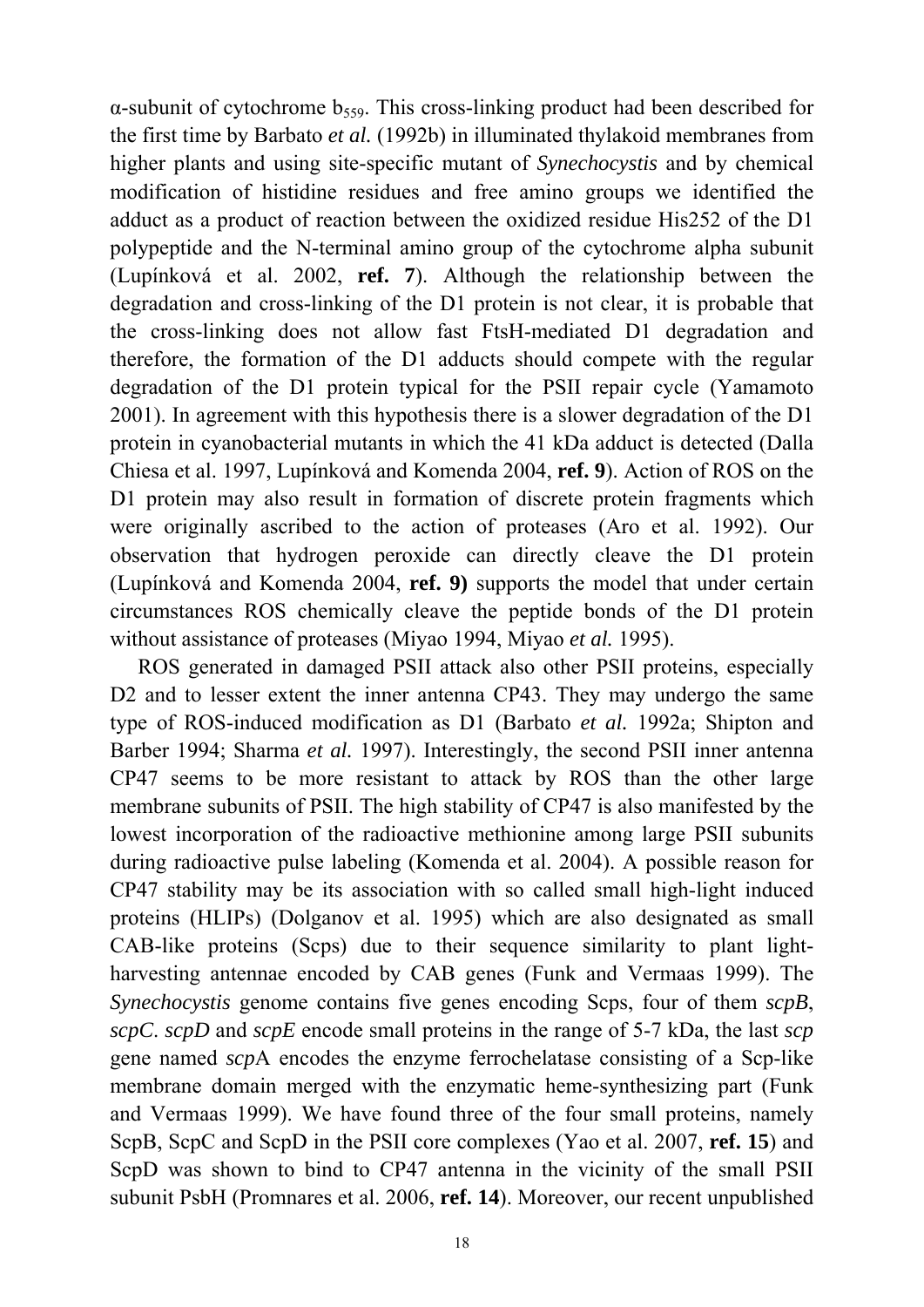data show that ScpB and ScpC are also bound to CP47 and remaining two Scps, ScpE and ScpA (ferrochelatase) can also under certain circumstances bind to PSII complexes (Komenda and Sobotka, unpublished results). Function of these stressed induced proteins is not quite clear yet, a role in regulation of Chl (Xu et al. 2002) or recycling Chl released from degraded Chl-proteins including the D1 protein was suggested (Vavilin et al. 2007). We have found out that under the extremely high irradiance (about 2000  $\mu$ E m<sup>-2</sup> s<sup>-1</sup>) the absence of ScpD and/or ScpE (but not ScpC or ScpB) leads to the ROS-induced damage to PSII subunits including CP47 (Komenda, unpublished results) which is in agreement with the role of Scps in scavenging and possibly recycling Chl molecules released during the stress-induced damage to PSII.

There are currently very scarce data on the fate of cofactors and especially Chl molecules that are released from the degraded D1 protein. These molecules can be either immediately bound to the newly inserted D1 molecule (we do not know whether the newly synthesized D1 molecule already contains Chl before its insertion into PSII), or it is released and degraded or reused for synthesis of other Chl-binding proteins. Our recent study of the D1 turnover in PSII donor side mutants showed that the fast D1 turnover might be a crucial consumer of Chl and for instance in the strain lacking PsbO proteins D1 is turned-over in low light so quickly that probably consumes most of synthesized Chl which consequently becomes unavailable for other Chl-binding proteins and the strain stops growth even in the presence of glucose (Komenda et al. 2010, **ref. 22**). Our data also show that availability of Chl significantly affects efficiency of the PSII repair. In the strain lacking a small protein Psb28 which is important for efficient synthesis of CP47 and PSI, an increased amount of Chl available for the D1 replacement leads to the faster PSII repair than in the control wild-type strain (Dobáková et al. 2009, **ref. 20**). On the other hand, we have identified the cyanobacterial homologue of the chloroplast factor HCF136 (YCF48) as the key regulator of the D1 accumulation and in its absence D1 synthesis is diminished while PSI overaccumulates (Komenda et al. 2008, **ref. 19**), most probably due to the large quantity of available Chl that can be used for synthesis of PSI. In *Synechocystis* the D1 protein is synthesized as a precursor with the C-terminal extension consisting of 16 amino acid residues that is cleaved in two steps after residues Ala352 (Komenda et al. 2007a, **ref. 16**) and Ala344 (Nixon et al. 1992). The extension is at least a part of the domain that binds the YCF48 factor although it is not essential for the binding (Komenda et al. 2008, **ref. 19**). The mutants of *Synechocystis* lacking the extension (or just its half) exhibits less efficient PSII repair (Kuviková et al. 2005, **ref. 11**), most probably due to the limitation in the D1 synthesis.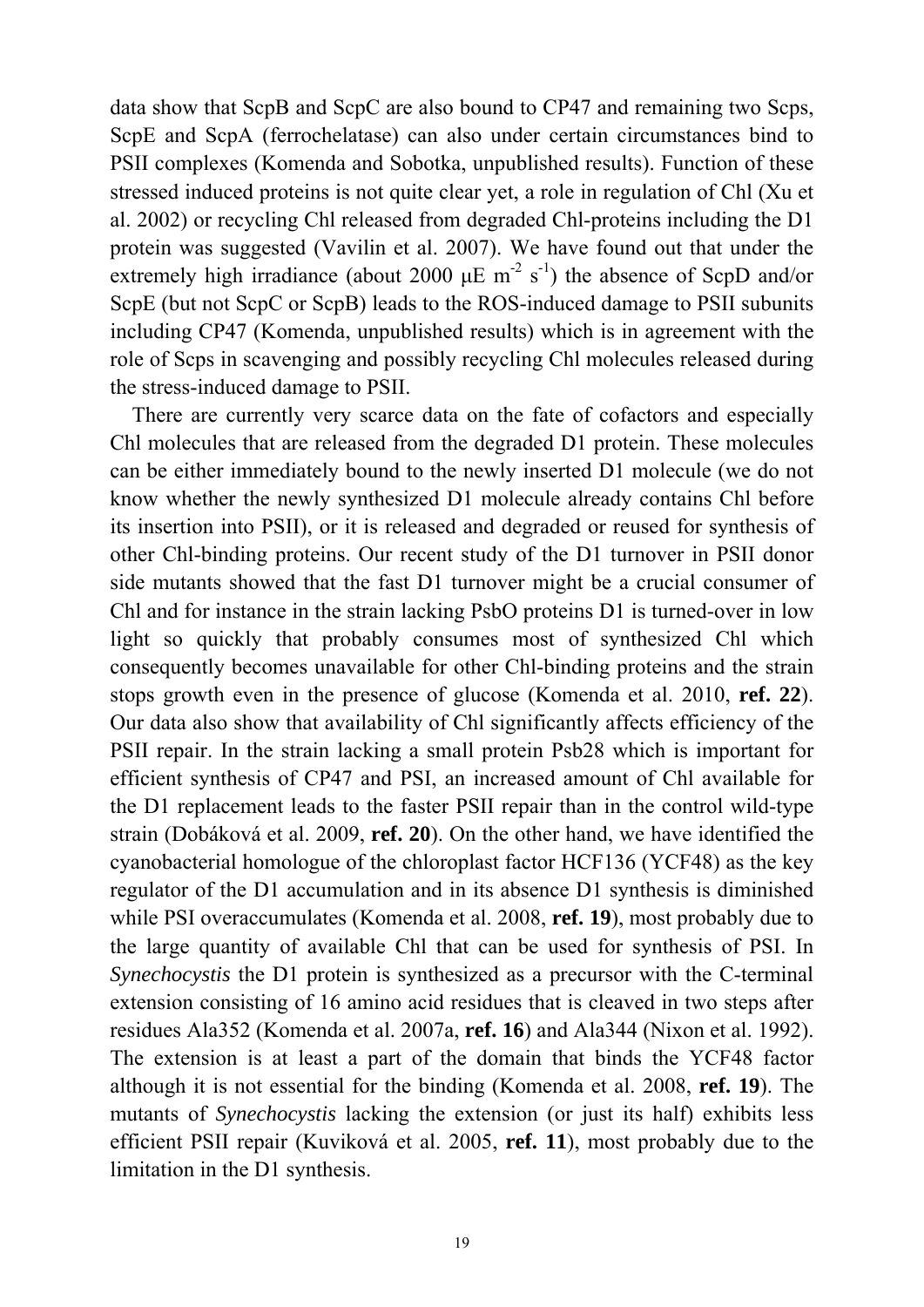It is assumed that other protein factors that are not components of the fully active dimeric PSII complex are required for the correct process of PSII repair. Among them, the Psb27 lipoprotein associated with the lumenal part of PSII had been postulated to participate in the process (Nowaczyk et al. 2006). However, our very recent results did not confirm this participation and instead, they supported the function of the protein in the *de novo* biogenesis of the antenna CP43 and its stabilization (Komenda et al., 2012, **ref. 25**).

#### **Conclusion**

The requirement for PSII repair is definitely a weak link in maintaining stable photosynthetic activity in the light, namely when combined with adverse environmental conditions, and is therefore considered a potential target for crop improvement. Especially, the recently discovered importance of FtsH complexes for the degradation of damaged PSII proteins during the PSII repair suggested that manipulating FtsH levels could represent one route leading to the improved resistance of plants to photoinhibition and consequently to the increased crop. Such a prospect could not be accomplished without the detailed knowledge on the PSII repair that progressed tremendously since the discovery of the repair in the late seventies of the last century. The work presented in this thesis significantly contributed to this progress. This is documented by frequent citation of the papers included in the thesis (nearly 500 citations) and by several invitations of the author to give plenary lectures on this topic at important international conferences like Gordon Research Conference on Photosynthesis and Photosynthesis Research Congress. The work on PSII repair also attracted fruitful collaborations with foreign academic institutions (Imperial College London, LMU Munich) and allowed several students to complete their PhD studies.

## **References:**

Adam Z, Clarke AK (2002) *Trends Plant Sci* **7**, 451-456. Adir N, Shochat S, Ohad I (1990) *J Bio. Chem* **265**, 12563-12568. Anbudurai PR, Mor TS et al (1994) *Proc Natl Acad Sci USA* **91**, 8082-8086. Aro EM, Virgin I, Andersson B (1993) *Biochim Biophys Acta* **1143**, 113-134. Bailey S, Thompson E et al (2002) *J Biol Chem* **277**, 2006-2011. Barbato R, Friso G et al (1991) *Biochem* **30**, 10220-10226. Barbato R, Friso G et al (1992a) *FEBS Lett* **311**, 33-36 Barbato R, Friso G et al (1992b) *FEBS Lett* **309**, 165-169. Barbato R, Friso G et al (1992c) *J Cell Biol* **119**, 325-335. Barker M, de Vries R et al. (2006) *J Biol Chem* **281**, 30347–30355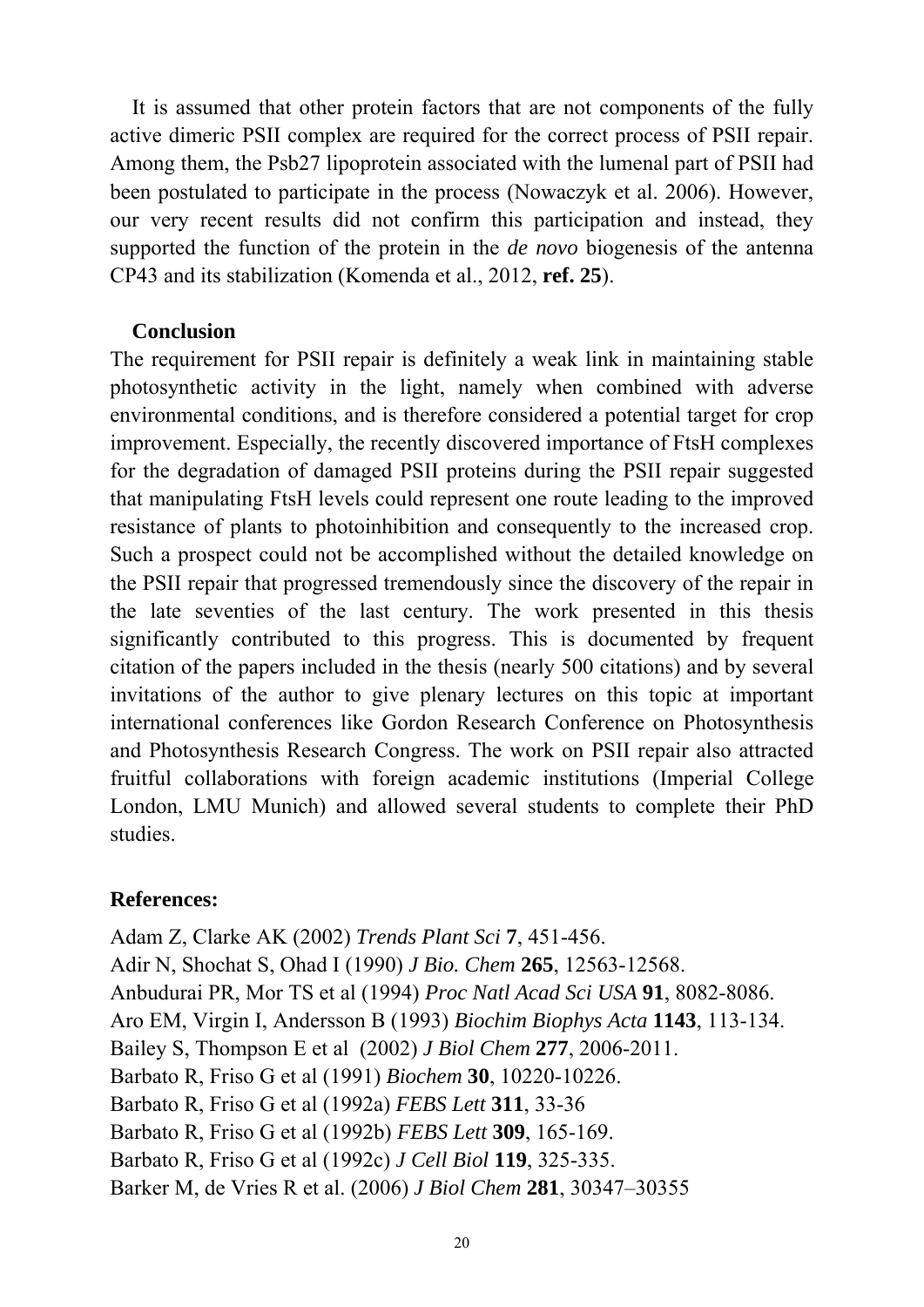- Bieniossek C, Schalch T et al (2006) Proc Natl Acad Sci USA 103, 3066–3071.
- Boehm M, Nield J et al (2009) *J Bacteriol* **191**, 6425-6435.
- Boehm M, Romeo E et al. (2011) *J Biol Chem* **286**, 14812–14819.
- Chiba S, Akiyama Y, Mori H, Matsuo E, Ito K (2000) *EMBO Rep* **1,** 47-52.
- Clarke AK, Soitamo A et al (1993) *Proc Natl Acad Sci USA* **90**, 9973-9977.
- Debus RJ, Barry BA et al (1988) *Biochem* **27**, 9071-9074.
- Dalla Chiesa M, Friso G et al. (1997) *Eur J Biochem* **248**, 731-740.
- Dobáková M, Tichý M, Komenda J (2007) *Plant Physiology* **145**, 1681-1691.
- Dobáková M, Sobotka R et al (2009) *Plant Physiology* **149**, 1076-1086.
- Dolganov NAM, Bhaya D, Grossman AR (1995) *Proc Natl Acad Sci USA* **92**, 636-640.
- Ferreira KN, Iverson TN et al. (2004) *Science* **303**, 1831-1838.
- Funk C, Vermaas W (1999) *Biochemistry* **38**, 9397-9404.
- Golden SS, Brusslan J, Haselkorn R (1986) *EMBO J* **5**, 2789-2798.
- Goloubinoff P, Brusslan et al (1988) *Plant Mol Biol* **11**, 441-447.
- Gong H, Ohad I (1991) *J Biol Chem* **266**, 21293-21252.
- Greenberg BM, Gaba V, Mattoo A.K. and Edelman, M. (1987) *EMBO J.* **6**, 2865-2869.
- Guskov A, Kern A et al. (2009) *Nature Struct Mol Biol* **16**, 334-42.
- Haußühl K, Andersson B, Adamska I (2001) *EMBO J* **20**, 713-722.
- He WZ, Newell WR, Haris PI, Chapman D, Barber J (1991) *Biochem* **30**, 4552- 4559
- Huesgen PF, Schuhmann H, Adamska I (2006) *FEBS Lett* **580**, 6929-6932.
- Ito K, Akiyama Y (2005) *Annu Rev Microbiol* **59**, 211–231.
- Jansen MAK, Mattoo AK, Edelman M (1999) *Eur J Biochem 260*, 527-532.
- Kato Y, Sakamoto W (2009) *J Biochem* **146**, 463–469.
- Kirilovsky D, Vernotte C et al (1988) *Biochim Biophys Acta* **933**, 124-131.
- Komayama K, Khatoon M et al (2007) *Biochim Biophys Acta* 1767, 838-846.
- Komenda J (2000) *Biochim Biophys Acta* **1457**, 243-252.
- Komenda J, Barber J (1995) *Biochem* **32**, 1454-1465.
- Komenda J, Barker M et al (2006) *J Biol Chem* **281**, 1145–1151.
- Komenda J, Hassan HAG et al. (2000) *Plant Mol Biol* **42**, 635-645.
- Komenda J, Knoppová J et al (2010) *Biochim Biophys Acta* **1797**, 566–575.
- Komenda J, Knoppová J et al (2012) *Plant Physiology* **158**, 476–486.
- Komenda J, Koblížek M, Masojídek J (1999) *J Photochem Photobiol B* **48**, 114- 119
- Komenda J, Kuviková S et al (2007a) *Biochim Biophys Acta* **1767**, 829-837.
- Komenda J, Lupínková L, Kopecký J (2002) *Eur J Biochem* **269**, 610-619.
- Komenda J, Masojídek J (1995) *Eur J Biochem* **233**, 677-682.
- Komenda J, Nickelsen J et al (2008) *J Biol Chem* **283**, 22390–22399.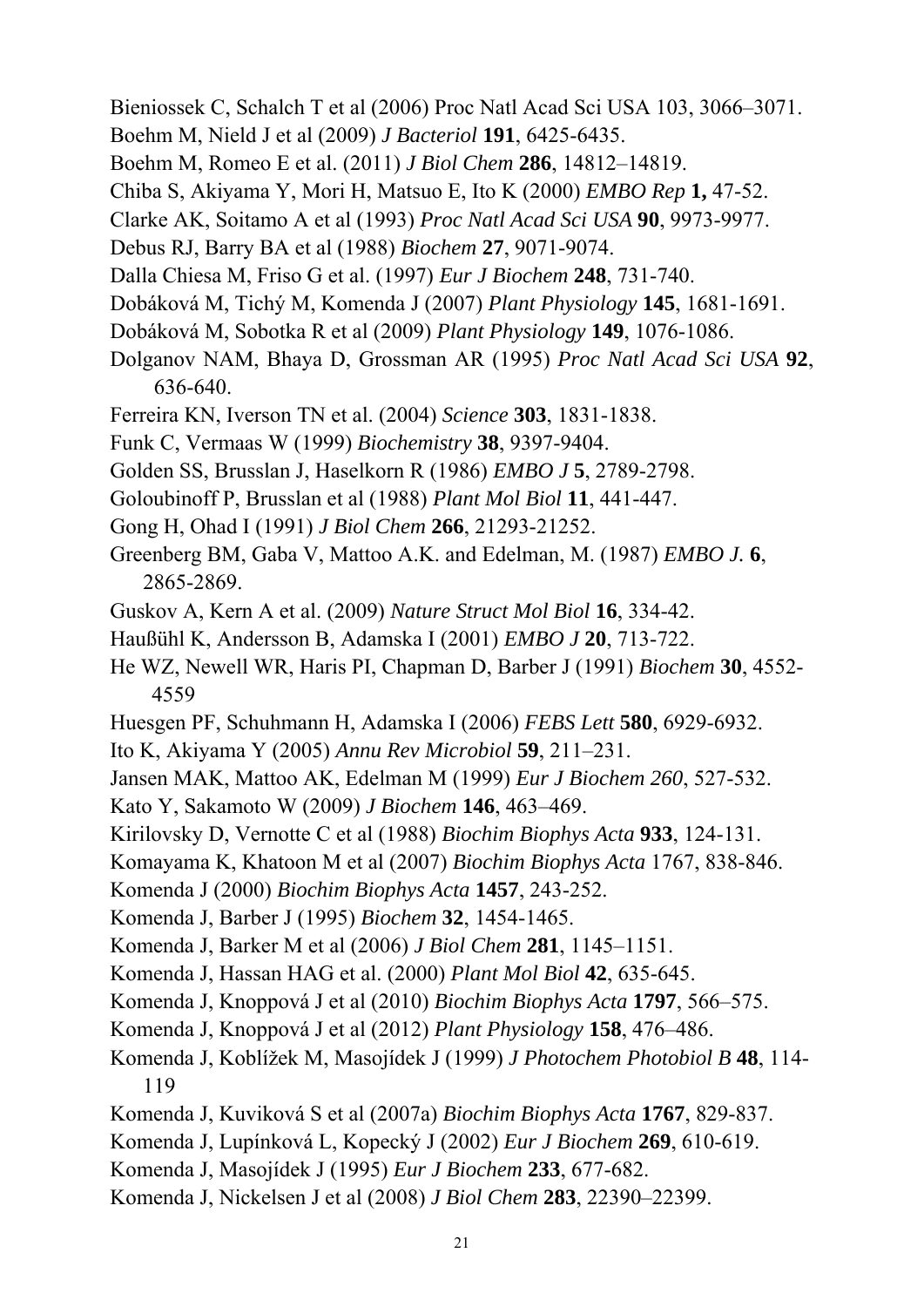- Komenda J, Reisinger V et al (2004) *J Biol Chem* **279**, 48620-29.
- Komenda J, Tichý M et al (2007b) *Plant Cell* **19**, 2839-2854.
- Kuviková S, Tichý M, Komenda J (2005) *Photochem Photobiol Sci* **4**, 1044 1048
- Kyle DJ, Ohad I, Arntzen CJ (1984) *Proc Natl Acad Sci USA* **81**, 4070-4074.
- Langer T (2000) *Trends Biochem Sci* **25**, 247-251.
- Lindahl M, Spetea C et al (2000) *Plant Cell* **12**, 419-432.
- Liu Z, Yan H et al (2004) *Nature* **428**, 287-292.
- Lupínková L, Komenda J (2004) *Photochem Photobiol* **79**, 152-162.
- Lupínková L, Metz JG et al (2002) *Biochim Biophys Acta* **1554**, 192-201.
- Mann N, Novac N et al (2000) *FEBS Lett* **479**, 72-77.
- Mattoo AK, Pick U et al (1981) *Proc Natl Acad Sci USA* **78**, 1572-1576.
- Mattoo AK, Giardi MT et al. (1999) *Physiologia Plantarum* **107**, 454-461.
- Miyao M (1994) *Biochem* **33**, 9722-9730.
- Miyao M, Ikeuchi M, Yamamoto N, Ono T (1995) *Biochem* **34**, 10019-10026.
- Müller B, Eichacker LA (1999) *Plant Cell* **11**, 2365-2378.
- Mulo P, Laakso S, Mäenpää P, Aro EM (1998) *Plant Physiol* **117**, 483-490.
- Murata N, Takahashi S et al (2007) *Biochim. Biophys. Acta* **1767**, 414–421.
- Nixon PJ, Barker M et al (1995) *J Exp Botany* **56**, 347–356.
- Nixon PJ, Komenda J et al. (1995) *J Biol Chem* **270**, 14919-14927.
- Nixon PJ, Michoux F, Yu J., Boehm M, Komenda J (2010) *Annals Botany* **106**,  $1-16$ .
- Nixon PJ, Trost JT, Diner BA (1992) *Biochem* **31**, 10859-10871.
- Nowaczyk MM, Hebeler R et al. (2006) *Plant Cell* **18**, 3121–3131.
- Prášil O, Adir N, Ohad I (1992) in: Barber J (Ed) *Topics in Photosynthesis* **11**, 295-348.
- Promnares K, Komenda J et al (2006) *J Biol Chem* **281**, 32705–32713.
- Rintamäki E, Kettunen R, Aro EM (1996) *J Biol Chem* **271**, 14870-14875.
- Roose JL, Wegener KM, Pakrasi HB (2007) *Photosynth Res* **92**, 369–387.
- Schaefer MR, Golden SS (1989) *J Biol Chem* **264**, 7412-7417.
- Sharma J, Panico M et al (1997) *J Biol Chem* **272**, 33158–33166.
- Shipton CA, Barber J (1992) *Biochim Biophys Acta* **1099**, 85-90.
- Shipton CA, Barber J (1994) *Eur J Biochem* **220**, 801-808.
- Sidler, W.A. (1994), in: Bryant DA (ed.) *Molecular Biology of Cyanobacteria*, 139-216.
- Silva P, Thompson E et al (2003) *Plant Cell* **15**, 2152–2164.
- Stanier G (Cohen-Bazire) (1988) *Methods Enzymol* **167**, 157-172.
- Sun XW, Ouyang M et al. (2010) *Plant Journal* **62**, 240–249.
- Sun X, Peng L et al. (2007) *Plant Cell* **19**, 1388-1402.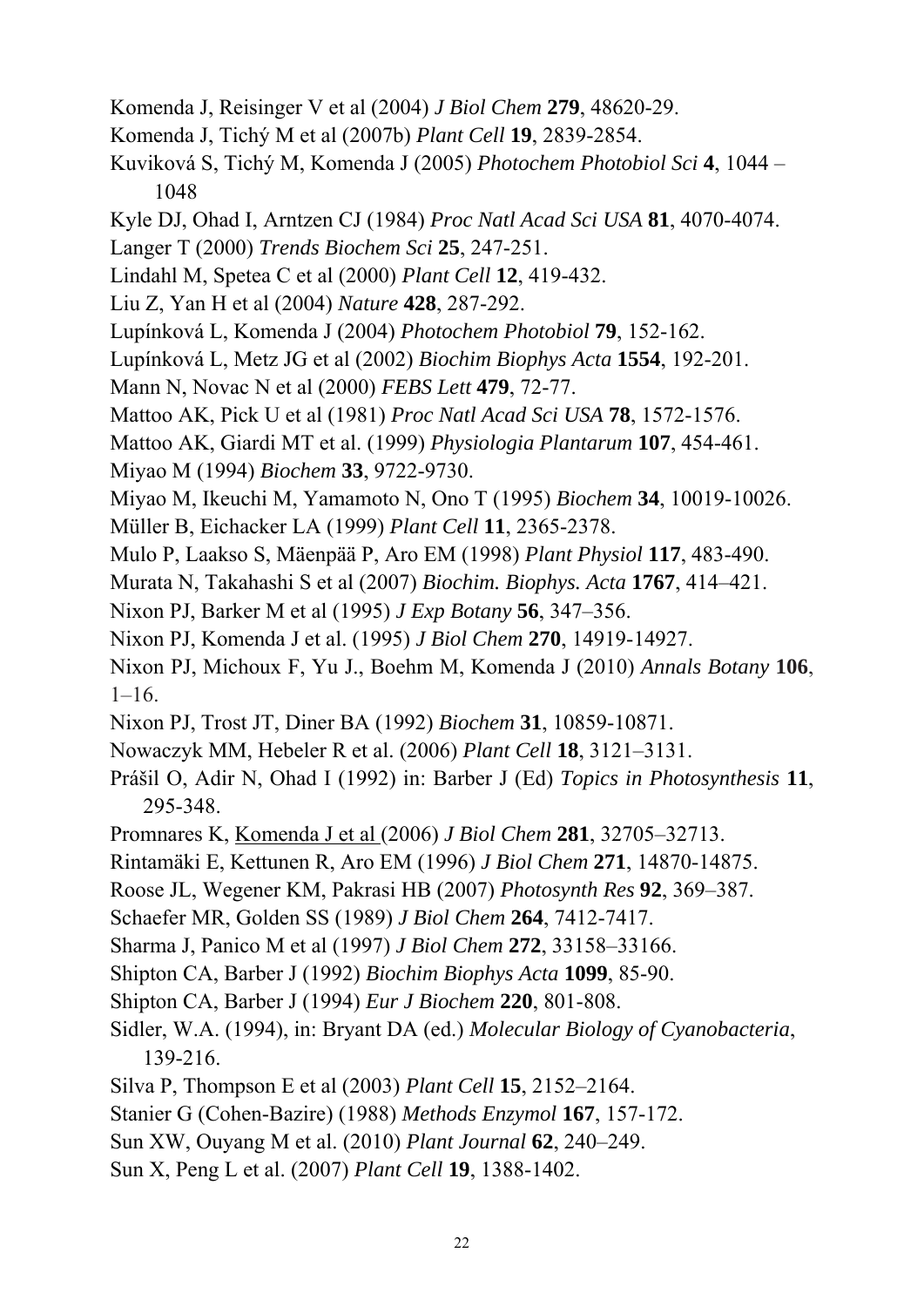Šetlík I, Šetlíková E et al. (1981) in Akoyounoglou G. (ed) *Photosynthesis* **V**, 481-490.

Thornton LE, Ohkawa H et al. (2004) *Plant Cell* **16**, 2164-2175.

Tichý M, Lupínková L et al. (2003) *Biochim Biophys Acta* **1605**, 55–66.

Umena Y, Kawakami K et al.(2011) *Nature* **473**: 55-60.

Vavilin D, Yao D, Vermaas W (2007) *J Biol Chem* 282, 37660-37668.

Williams JGK (1998) *Methods Enzymol.* **167**, 766-778.

Xu H, Vavilin D et al. (2002) *Plant Mol. Biol.* **49**, 149–160.

Yamamoto Y (2001) *Plant Cell Physiol*. **42**, 121-128.

Yao D, Kieselbach T et al (2007) *J Biol Chem* **282**, 267-276.

Zhang L, Paakkarinen V et al. (2000) *Plant Cell* **12**, 1769-1781.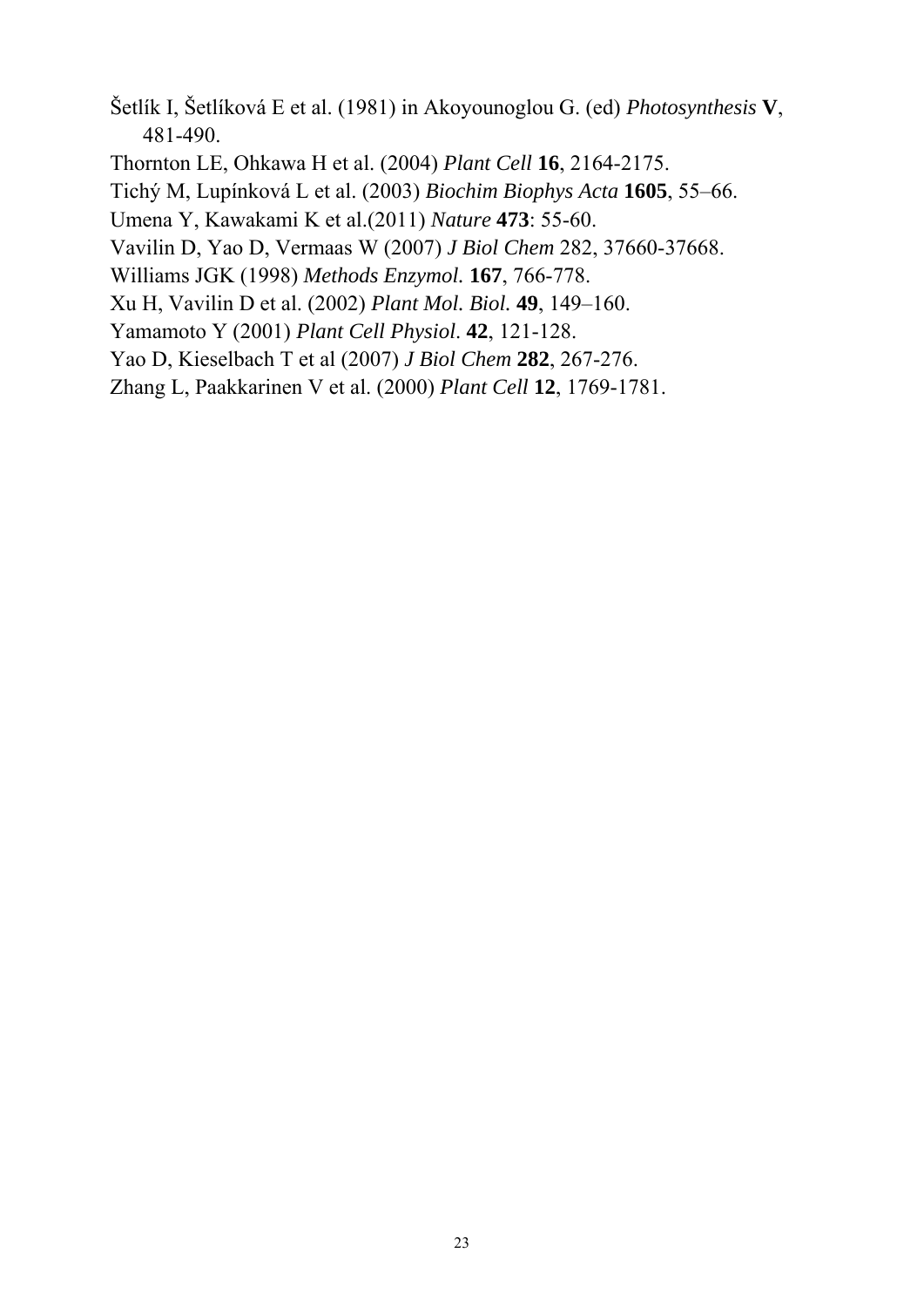## **List of publications presented for the thesis**

- 1. Komenda, J., Masojídek, J. Structural changes of Photosystem II complex induced by high irradiance in cyanobacterial cells. Eur. J. Biochem. 233, 677–682, 1995; IF 3.13, number of citations 22
- 2. Komenda, J., Barber, J. Comparison of *psb*O and *psb*H deletion mutants of *Synechocystis PCC* 6803 indicate that degradation of D1 protein is regulated by the  $Q_B$  site and is dependent on protein synthesis. Biochemistry 34, 9625–9631, 1995; IF 3.23, number of citations 57
- 3. Nixon, P.J., Komenda, J., Barber, J., Deak, S., Vass, I., Diner, B.A. Deletion of the PEST-like region of Photosystem II modifies the  $Q_B$ -binding pocket but does not prevent rapid turnover of D1. J. Biol. Chem. 270, 14919– 14927, 1995; IF 5.33, number of citations 38
- 4. Komenda, J., Koblížek, M., Masojídek, J. The regulatory role of Photosystem II photoinactivation and de novo protein synthesis in the degradation and exchange of two forms of the D1 protein in the cyanobacterium Synechococcus PCC 7942. J. Photochem. Photobiol 48, 114–119, 1999; IF 2.12, number of citations 9
- 5. Komenda, J. Role of two forms of the D1 protein in the recovery from photoinhibition of Photosystem II in the cyanobacterium Synechococcus PCC 7942. Biochim. Biophys. Acta – Bioenerg. 1457, 243–252, 2000; IF 5.13, number of citations 8
- 6. Komenda, J., Hassan, H. A. G, Diner, B. A., Debus, R.J., Barber, J., Nixon, P.J. Degradation of the Photosystem II D1 and D2 proteins in different strains of the cyanobacterium Synechocystis PCC 6803 varying with respect to the type and level of psbA transcript. Plant Mol. Biol. 42, 635–645, 2000; IF 4.15, number of citations 19
- 7. Lupínková, L., Metz, J.G., Diner, B.A., Vass, I., Komenda, J. Histidine residue 252 of the Photosystem II D1 polypeptide is involved in a lightinduced cross-linking of the polypeptide with the  $\alpha$  subunit of cytochrome b-559: study of a site-directed mutant of Synechocystis PCC 6803. Biochim. Biophys. Acta – Bioenerg. 1554, 192–201, 2002; IF 5.13, number of citations 9
- 8. Tichý, M., Lupínková, L., Sicora, C., Vass, I., Kuviková, S., Prášil, O., Komenda, J. Synechocystis 6803 mutants expressing distinct forms of the Photosystem II D1 protein from Synechococcus 7942: Relationship between the psbA coding region and sensitivity to visible and UV-B radiation. Biochim. Biophys. Acta – Bioenerg. 1605, 55–66, 2003; IF 5.13, number of citations 25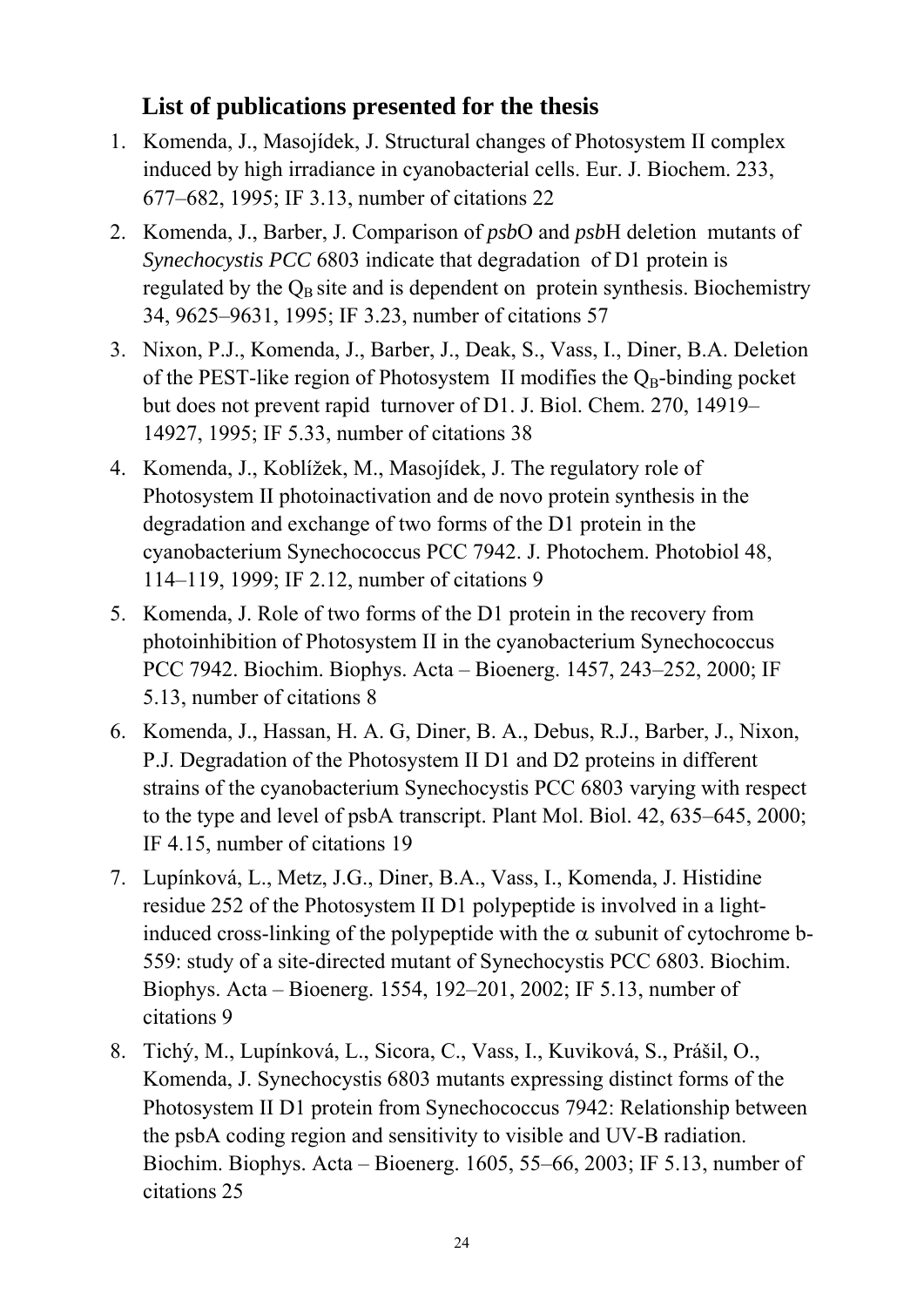- 9. Lupínková, L, Komenda, J. Oxidative modifications of the Photosystem II D1 protein by reactive oxygen species: from isolated protein to cyanobacterial cells. Photochem. Photobiol. 79, 152–162, 2004; IF 2.68, number of citations 32
- 10. Nixon, P.J., Barker, M., Boehm, M., de Vries, R., Komenda, J. FtsHmediated repair of the photosystem two complex in response to light stress in the cyanobacterium Synechocystis sp. PCC 6803. J. Exp. Botany 56, 347– 356, 2005; IF 4.82, number of citations 74
- 11. Kuviková, S., Tichý, M., Komenda, J. A role of the C-terminal extension of the Photosystem II D1 protein in sensitivity of the cyanobacterium Synechocystis PCC 6803 to photoinhibition. Photochem. Photobiol. Sci. 4, 1044 – 1048, 2005; IF 2.38, number of citations 6
- 12. Komenda, J., Barker, M., Kuviková, S., DeVries, R., Mullineaux, C.W., Tichý, M., Nixon, P.J. The FtsH protease slr0228 is important for quality control of Photosystem II in the thylakoid membrane of Synechocystis PCC 6803. J. Biol. Chem. 281, 1145–1151, 2006; IF 5.33, number of citations 33
- 13. Barker, M., de Vries, R., Nield, J., Komenda, J. Nixon, P.J. The Deg proteases protect Synechocystis PCC 6803 during heat and light stresses but are not essential for removal of damaged D1 protein during the photosystem II repair cycle. J. Biol. Chem. 281, 30347–30355, 2006; IF 5.33, number of citations 17
- 14. Promnares, K., Komenda, J., Bumba, L., Nebesarova, J., Vacha, F., Tichy, M. Cyanobacterial small chlorophyll binding protein ScpD (HliB) is located on the periphery of Photosystem II in the vicinity of PsbH and CP47 subunits. J. Biol. Chem.281, 32705–32713, 2006; IF 5.33, number of citations 16
- 15. Yao, D., Kieselbach, T., Komenda, J., Promnares, K., Hernandez Prieto, M.A., Tichy, M., Vermaas, W., Funk, Ch. Localization of the small CABlike proteins in photosystem II. J. Biol. Chem. 282, 267–276, 2007; IF 5.33, number of citations 25
- 16. Komenda, J. Kuviková, S., Granvogl, B., Eichacker, L.A., Diner, B.A., Nixon, P.J. Cleavage after residue Ala352 in the C-terminal extension is an early step in the maturation of the D1 subunit of Photosystem II in Synechocystis PCC 6803. Biochim. Biophys. Acta – Bioenerg. 1767, 829– 837, 2007; IF 5.13, number of citations 5
- 17. Komenda, J., Tichý, M., Prášil, O., Knoppová, J., Kuviková, S., de Vries, R., Nixon, P.J. The exposed N-terminal tail of the D1 subunit is required for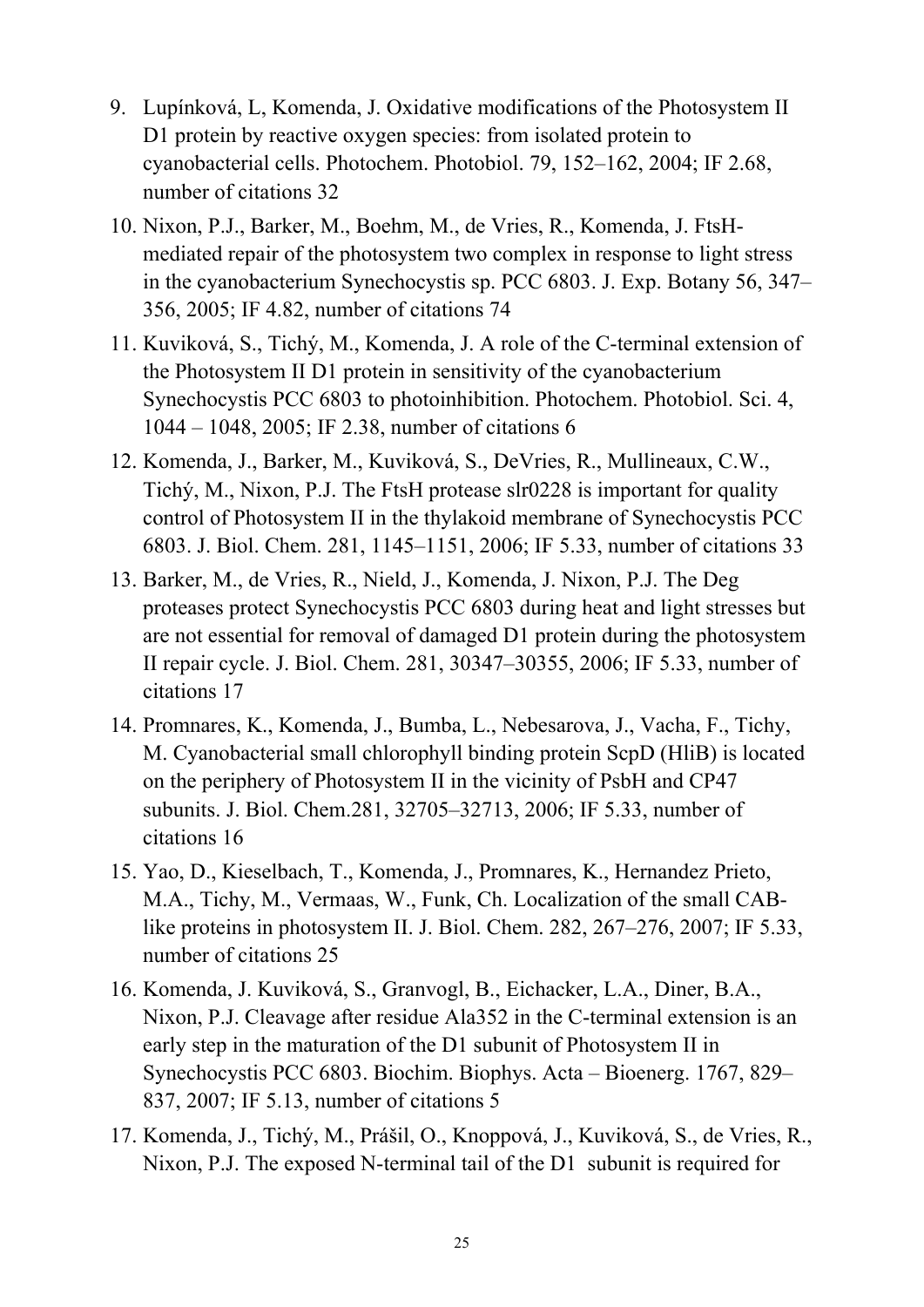rapid D1 degradation during Photosystem II repair in *Synechocystis* PCC 6803. Plant Cell 19, 2839–2854, 2007; IF 9.40, number of citations 22

- 18. Dobáková, M., Tichý, M., Komenda, J. Role of the PsbI Protein in Photosystem II Assembly and Repair in the cyanobacterium *Synechocystis* sp. PCC 6803. Plant Physiol. 145, 1681–1691, 2007; IF 6.45, number of citations 10
- 19. Komenda, J. Nickelsen, J., Eichacker, L.A.,Tichý, M., Prášil, O., Nixon, P.J. The cyanobacterial homologue of hcf136/ycf48 is a component of an early photosystem II assembly complex and is important for both the efficient assembly and repair of photosystem II in Synechocystis sp. PCC6803. J Biol. Chem. 283, 22390–22399, 2008; IF 5.33, number of citations 12
- 20. Dobáková, M., Sobotka, R., Tichý, M., Komenda, J. The Psb28 Protein is Involved in the Biogenesis of the Photosystem II Inner Antenna CP47 (PsbB) in the Cyanobacterium Synechocystis sp. PCC 6803. Plant Physiol. 149, 1076–1086, 2009; IF 6.45, number of citations 11
- 21. Boehm, M., Nield, J., Zhang, P., Aro, E.-M., Komenda, J., Nixon, P.J. Structural and mutational analysis of band 7 proteins in the cyanobacterium Synechocystis PCC 6803. J. Bacteriol. 191, 6425–6435, 2009; IF 3.73, number of citations 2
- 22. Komenda, J. Knoppová, J., Krynická, V., Nixon, P.J., Tichý, M. Role of FtsH2 in the repair of Photosystem II in mutants of the cyanobacterium Synechocystis PCC 6803 with impaired assembly or stability of the CaM $n_4$ cluster. Biochim. Biophys. Acta – Bioenerg. 1797, 566–575, 2010; IF 5.13, number of citations 3
- 23. Nixon, P.J., Michoux, F., Yu, J., Boehm, M., Komenda, J. Recent advances in understanding the assembly and repair of photosystem II. Annals Botany 106, 1–16, 2010; IF 3.39, number of citations 41
- 24. Boehm, M., Romeo, E., Reisinger, V., Yu, J., Komenda, J., Eichacker, L.A., Dekker, J.P., Nixon, P.J. Investigating the early stages of Photosystem II assembly in Synechocystis sp. PCC 6803: isolation of CP47 and CP43 complexes. J. Biol. Chem. 286 14812–14819, 2011; IF 5.33, number of citations 1
- 25. Komenda, J., Knoppová, J., Kopečná J, Sobotka R, Halada P, Yu J, Nickelsen J, Boehm M, Nixon PJ. The Psb27 assembly factor binds to the CP43 complex of Photosystem II in the cyanobacterium Synechocystis sp. PCC 6803. Plant Physiol. 158, 476–486, 2012; IF 6.45, number of citations 0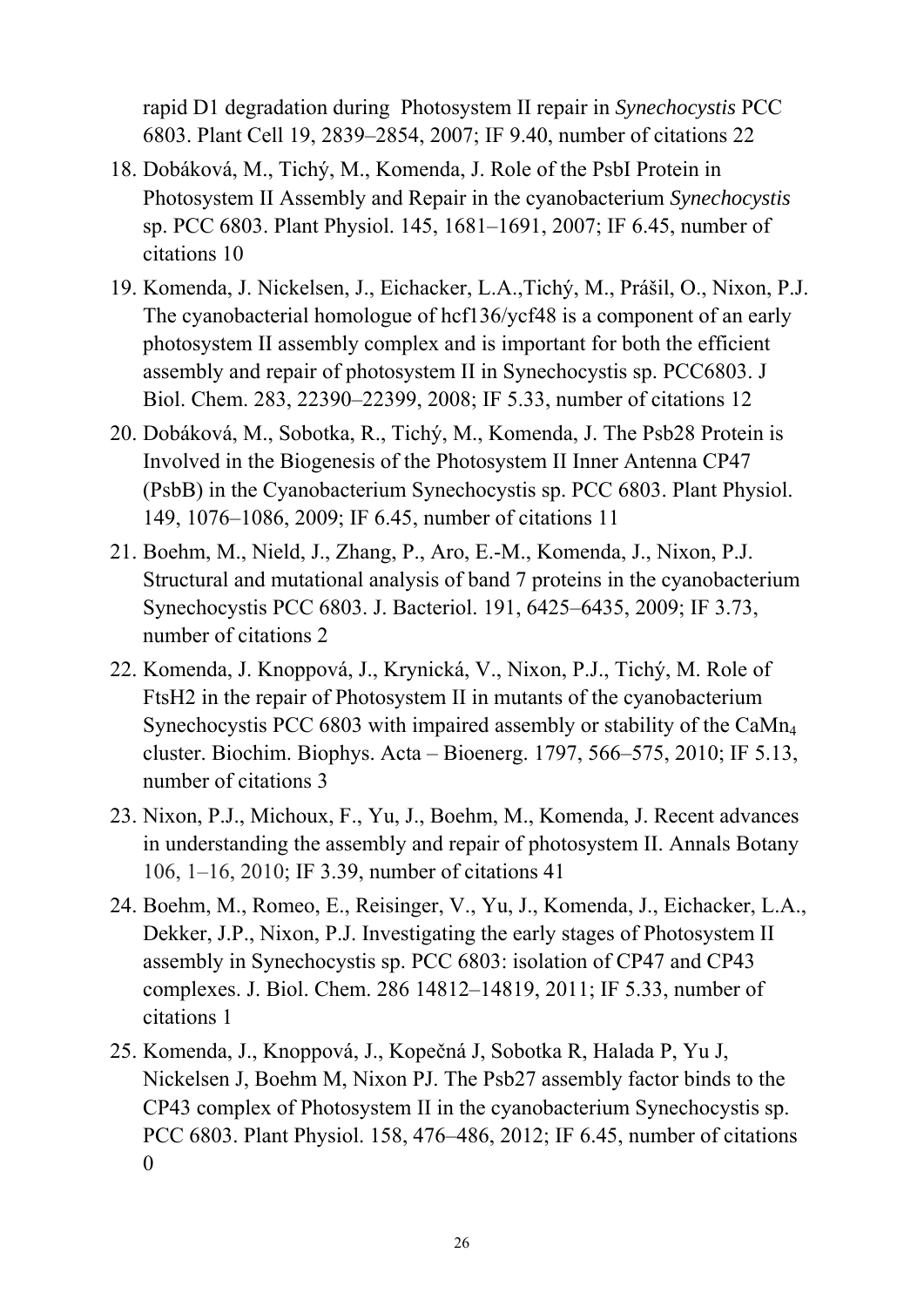## **Other papers by the author:**

- 26. Komenda, J., Hladík, J., Sofrová, D. The multiple forms o*f* cyanobacterial Photosystem I complex. J. Photochem. Photobiol. B - Biology 3, 575–93, 1989; IF 2.12, number of citations 11
- 27. Nedbal, L, Masojídek, J, Komenda, J, Prášil, O, Šetlík, I. Three types of Photosystem II photoinactivation. 2. Slow processes. Photosynth Res 24, 89–97, 1990; IF 2.41, number of citations 36
- 28. Hála, J., Vácha, M., Dian, J., Ambrož, M., Adamec, F., Prášil, O., Komenda, J., Nedbal, L., Vácha, F., Mareš, J. Structure and function of phototosynthetic systems studied by hole burning spectroscopy. J. Luminescence 48 & 49, 295–298, 1991; IF 1.80, number of citations 7
- 29. Hála, J., Vácha, M, Dian, J., Prášil, O., Komenda, J. Spectral hole burning of pea chloroplast chlorophyll-protein complexes in gel. Photosynthetica 26, 429–436, 1992; IF 1.01, number of citations 3
- 30. Ritter, S., Komenda, J., Šetlíková, E., Šetlík, I., Welte, W. Immobilized metal affinity chromatography for the separation of photosystem I and II from the thermophilic cyanobacterium *Synechococcus elongatus.* J. Chromatography 625, 21–31, 1992; IF 2.97, number of citations 10
- 31. Komenda, J., Masojídek, J., Prášil, O., Boček, J. Two mechanisms of PSII photoinactivation. Do they exist in vivo? Photosynthetica 27, 99–108, 1992; IF 1.01, number of citations 5
- 32. Vácha, M., Pšenčík, J., Adamec, F., Ambrož, M., Dian, J., Komenda, J., Hála, J. Low temperature optical spectroscopy of photosystem II particles. An influence of photosynthetic activity. Photosynthetica 27, 139–144, 1992; IF 1.01, number of citations 1
- 33. Komenda, J., Masojídek, J., Boček, J., Prášil, O. Reversible and irreversible changes of fluorescence parameters during photoinhibition in the *Synechococcus elongatus* cells. Photosynthetica 28, 249–251, 1993; IF 1.01, number of citations 2
- 34. Allakhverdiev, S.I., Komenda, J., Feyzijev, Y.M., Nedbal, L., Klimov, V.V. Photoinactivation of Isolated D1/D2/cytochrome b-559 complex under aerobic and anaerobic conditions. Photosynthetica 28, 281–288, 1993; IF 1.01, number of citations 2
- 35. Giardi, M.T., Komenda, J., Masojídek, J. Involvement of protein phosphorylation in the sensitivity of photosystem II to strong illumination. Physiologia Plantarum 92, 181–187, 1994; IF 3.07, number of citations 13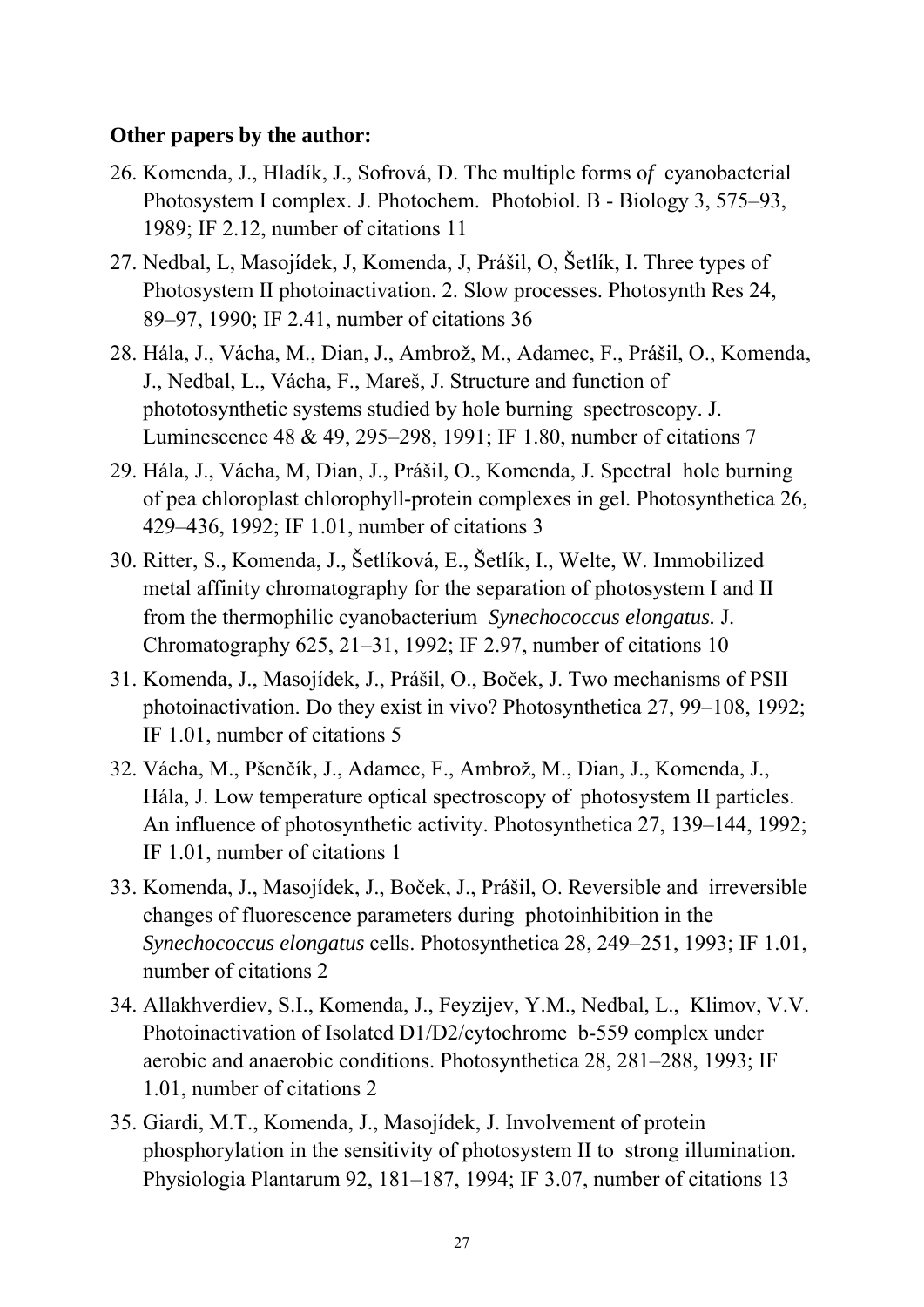- 36. .Šetlíková, E., Ritter, S., Hienerwadel, R., Kopecký, J., Komenda, J., Welte, W., Šetlík, I. Purification of photosystem II reaction centre from a thermophilic cyanobacterium using immobilized metal affinity chromatography. Photosynth.Res. 43, 201–211, 1995; IF 2.41, number of citations 9
- 37. Polívka, T., Pšenčík, J., Kroh, P., Engst, D., Komenda, J., Prášil, O., Falkowski, P.G., Hála, J. Hole-burning study of energy-transfer in Antenna Proteins of Dunalliella-tertiolecta affected by iron limitation. Molecular Crystals and Liquid Crystals Science and Technology. Section A-Molecular Crystals and Liquid Crystals. 291, 111–117, 1996; IF 0.54, number of citations 0
- 38. Xiong, F., Komenda, J., Kopecký, J., Nedbal, L. Strategies of ultraviolet-B protection in microscopic algae. Physiologia Plantarum 100, 378–388, 1997; IF 3.07, number of citations 11; IF 3.07, number of citations 58
- 39. Koblížek, M., Marek, M., Komenda, J., Nedbal, L. Light adaptation in the cyanobacterium Synechococcus sp.PCC 7942 measured by the dualmodulation fluorometer. J.Luminescence 72-74, 589–590, 1997; IF 1.80, number of citations 9
- 40. Polívka, T., Kroh, P., Pšenčík, J., Engst, J., Komenda J., Hála, J. Holeburning study of excited energy transfer in the antenna protein CP47 of Synechocystis PCC 6803 mutant H114Q. J.Luminescence 72–74, 600–602, 1997; IF 1.80, number of citations 4
- 41. Komenda, J, Photosystem 2 photoinactivation and repair in the Scenedesmus cells treated with herbicides DCMU and BNT and exposed to high irradiance. Photosynthetica 35, 477–480, 1998; IF 1.01, number of citations 2
- 42. Komenda, J., Masojídek, J. The effect of photosystem II inhibitors DCMU and BNT on the high-light induced D1 turnover in two cyanobacterial strains Synechocystis PCC 6803 and Synechococcus PCC 7942. Photosynth. Res. 57, 193–202, 1998; IF 2.41, number of citations 15
- 43. Benešová, J., Štys, D., Ničková, K., Komenda, J. Isolation, identification and characterization of stress induced protein CP34 in Synechococcus elongates. Chem. Papers 52, 375–376, 1998; IF 0.75, number of citations 0
- 44. Koblížek, M., Masojídek, J., Komenda, J., Kučera, T., Pilloton, R., Mattoo, A.K., Giardi, M.T. A sensitive photosystem II-based biosensor for detection of a class of herbicides. Biotechnol. Bioengineer. 60, 664–669, 1998; IF 3.70, number of citations 52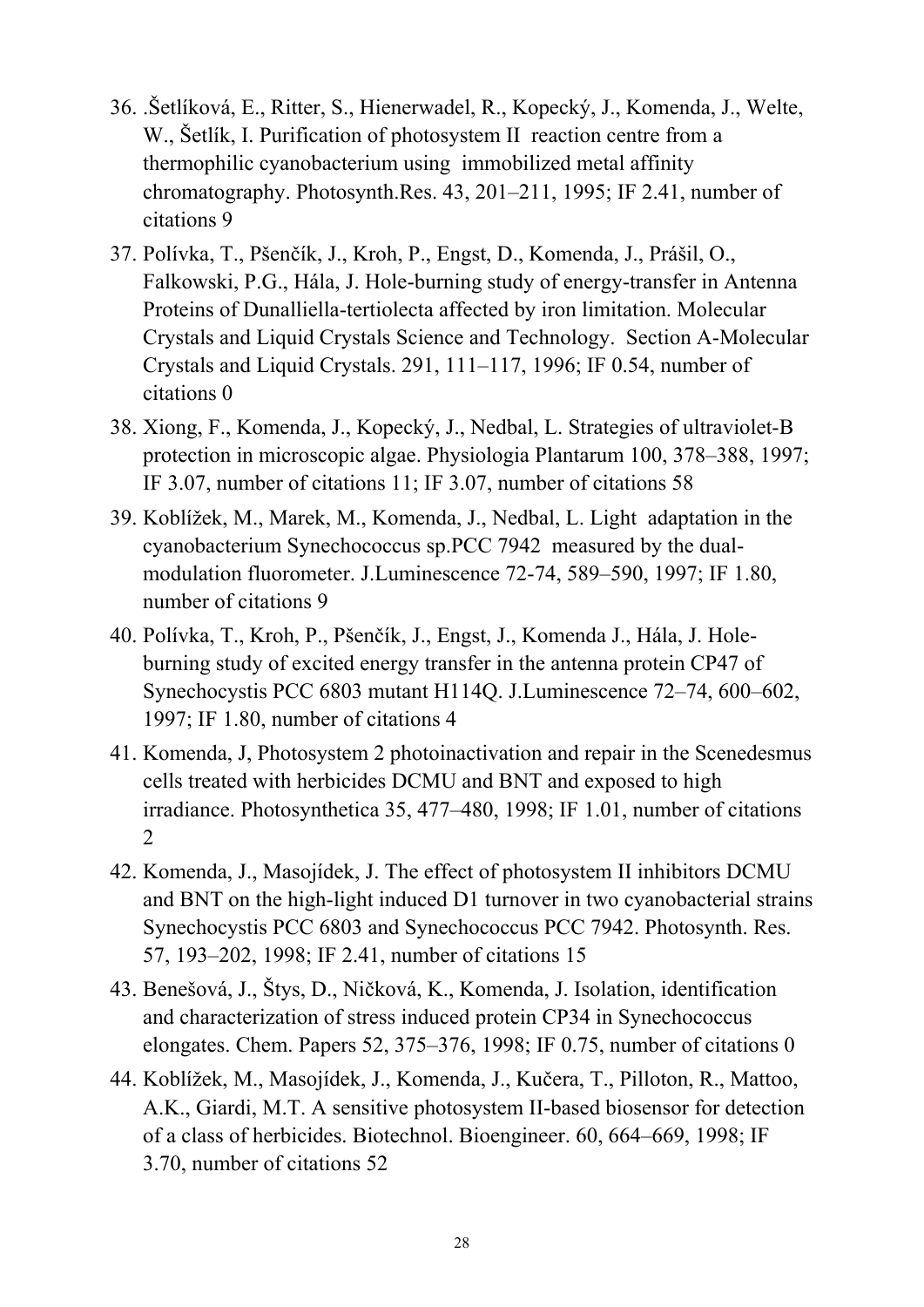- 45. Bartošková, H., Komenda, J., Nauš, J. Functional changes of Photosystem II in the moss Rhizomnium punctatum (Hedw.) induced by different rates of dark dessication, J. Plant Physiology 154, 597–604, 1999; IF 2.68, number of citations 10
- 46. Masojídek, J., Torzillo, G., Koblížek, M., Kopecký, J., Bernardini P., Sacchi, A., Komenda, J. Photoadaptation of two members of the Chlorophyta (Scenedesmus and Chlorella) in laboratory and outdoor cultures: changes in chlorophyll fluorescence quenching and the xanthophyll cycle. Planta 209, 126–135, 1999; IF 3.10, number of citations 30
- 47. Koblížek, M., Ciscato, M., Komenda, J., Kopecký, J., Šiffel, P., Masojídek, M. Photoadaptation in the green alga Spongiochloris sp. A three-fluorometer study. Photosynthetica 37, 307–323, 1999; IF 1.01, number of citations 9
- 48. Komenda, J., Koblížek, M., Prášil, O. Characterization of processes responsible for the distinct effects of herbicides DCMU and BNT on Photosystem II photoinactivation in cells of the cyanobacterium Synechococcus PCC 7942. Photosynth. Res. 63, 135–144, 2000; IF 2.41, number of citations 7
- 49. Lovčinský, M., Dědič, R., Komenda J., Hála, J. Hole burning study of CP34 pigment protein of iron–deprived cyanobacterium Synechococcus elongates. J. Luminescence 86, 415–419, 2000; IF 1.80, number of citations 2
- 50. Lovčinský, M., Dědič, R., Komenda J., Hála, J. Low temperature spectroscopy and hole-burning study of iron-stress induced chlorophyllprotein CP34 of Synechococcus elongatus. J. Mol. Liquids, 86, 85–89, 2000; IF 1.65, number of citations 0
- 51. Koblížek, M., Komenda, J., Pechar, L., Masojídek, J. Cell aggregation of the cyanobacterium *Synechococcus elongatus*. Role of electron transport chain. J. Phycol. 36 662–668, 2000; IF 2.24, number of citations 13
- 52. Masojídek, J., Torzillo, G., Kopecký, J., Koblížek, M., Nidiaci, L., Komenda, J., Lukavská, A., Sacchi, A. Changes in chlorophyll fluorescence quenching and pigment composition in the green alga Chlorococcum sp. Grown under nitrogen defficiency and salinity stress J. Applied Phycol. 12, 417–426, 2000; IF 1.79, number of citations 21
- 53. Lovčinský, M., Dědič, R., Komenda, J., Hála, J. Site-selective spectroscopy of iron stress pigment-protein complex CP 34. J. Mol. Struct. 565, 189–192, 2001; IF 1.60, number of citations 0
- 54. Masojídek, J., Pechar, L., Koblížek, M., Adamec, L., Komenda, J. Adaptation of surface phytoplankton populations to extreme irradiances in hypertrophic fish ponds: implications of the competition between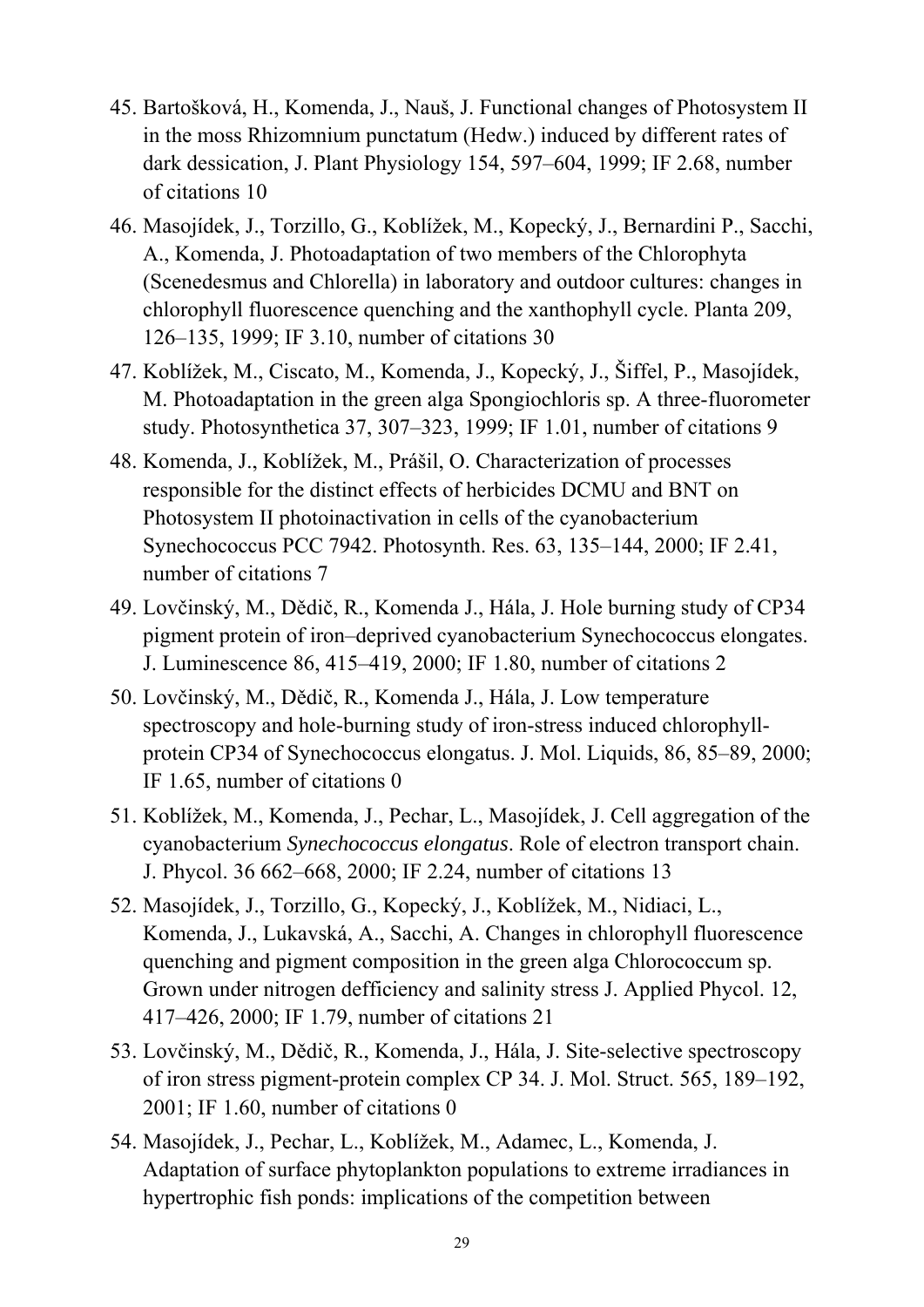chlorococcal algae and cyanobacteria. Nova Hedwigia 123, 255–273, 2001; IF 0.91, number of citations 0

- 55. Komenda, J. Lupinkova, L., Kopecky, J. Absence of the psbH gene product destabilizes the Photosystem II complex and bicarbonate binding on its acceptor side in Synechocystis PCC 6803., Eur. J. Biochem 269, 610–619, 2002; IF 3.13, number of citations 16
- 56. Hofman, P., Haisel, D., Komenda, J., Vágner, M., Tichá, I., Schaefer, C., Čapková, V. Impact of in vitro cultivation conditions on stress responses and on changes in thylakoid membrane proteins and pigments of tobacco during ex vitro acclimation. Biologia Plant. 45, 189–195, 2002; IF 1.58, number of citations 10
- 57. Koblížek, M., Malý, J., Masojídek, J., Komenda, J., Kučera, T., Giardi, M.T., Mattoo, A.K., Pilloton, R. A biosensor for the detection of triazine and Phenylurea herbicides designed using Photosystem II coupled to a screenprinted electrode. Biotechnol. Bioengineer. 78, 110–116, 2002; IF 2.12, number of citations 50
- 58. Dědič, R., Svoboda, A., Pšenčík, J., Komenda J., Lupínková, L., Hála, J. Time and spectral resolved phosphorescence of singlet oxygen and pigments in photosystem II particles. J. Luminescence 102–103, 313–317, 2003; IF 1.80, number of citations 13
- 59. Komenda, J., Štys, D., Lupínková, L. The PsbH protein of photosystem 2. Photosynthetica 41, 1–7, 2003; IF 1.01, number of citations 3
- 60. Dědic, R, Promnares K., Pšenčík, J., Svoboda, A., Kořínek, M., Tichý, M., Komenda, J., Funk, C., Hála, J. Hole burning study of cyanobacterial Photosystem II complexes differing in the content of small putative chlorophyll-binding proteins. J. Luminescence 107, 230–235, 2004; IF 1.80, number of citations 0
- 61. Komenda, J., Reisinger, V., Müller, B. Ch., Dobáková, M., Granvogl, B., Eichacker, L.A. Accumulation of the D2 protein is a key regulatory step for assembly of the photosystem II reaction center complex in Synechocystis PCC 6803. J. Biol. Chem 279, 48620–48629, 2004; IF 5.33, number of citations 28
- 62. Komenda, J. Autotrophic cells of the Synechocystis psbH deletion mutant are deficient in synthesis of CP47 and accumulate inactive PSII core complexes. Photosynth. Res.  $85$ ,  $161 - 167$ ,  $2005$ ; IF 2.41, number of citations 1
- 63. Komenda, J., Tichý, M., Eichacker, L.A. The PsbH protein is associated with the inner antenna CP47 and facilitates D1 processing and incorporation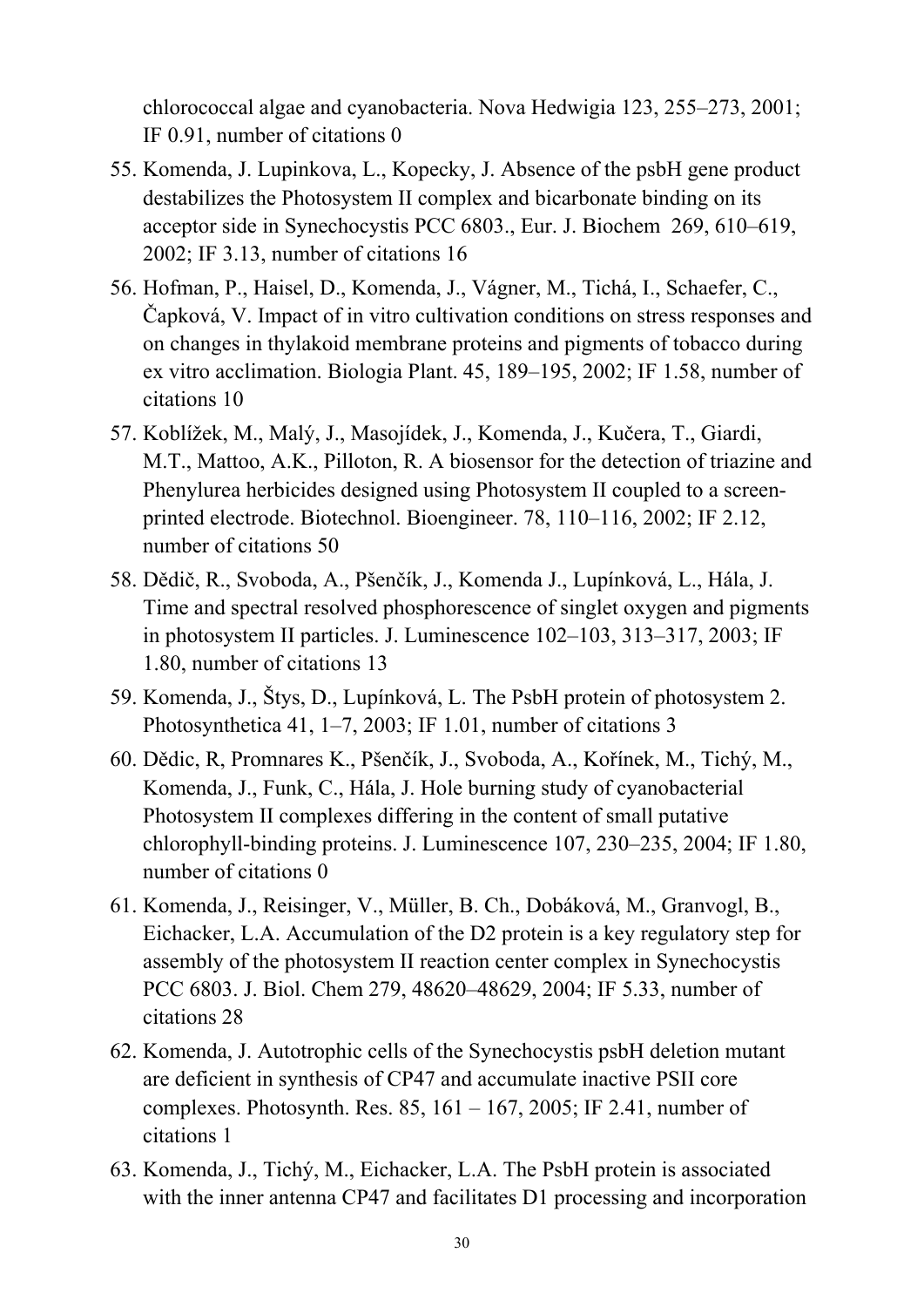into Photosystem II in the cyanobacterium Synechocystis PCC 6803. Plant Cell Physiol. 46, 1477–1483, 2005; IF 4.26, number of citations 7

- 64. Sobotka, R., Komenda, J., Tichý, M. Photosystem II assembly in CP47 mutant of Synechocystis sp. PCC 6803 is dependent on the level of chlorophyll precursors regulated by ferrochelatase. J. Biol. Chem. 380, 31595–31602, 2005; IF 5.33, number of citations 3
- 65. Bumba, L., Tichý, M., Dobáková, M., Komenda, J., Vácha, F. Localization of the PsbH subunit in photosystem II from the Synechocystis 6803 using the His-tagged Ni-NTA Nanogold labeling, J. Struct. Biol. 152, 28–35, 2005; IF3.50, number of citations 9
- 66. Laczko-Dobos; H., Ughy; B., Toth; S.Z., Komenda; J., Zsiros; O., Domonkos; I., Parducz; A., Bogos; B., Komura; M., Itoh; S., Gombos, Z. Role of phosphatidylglycerol in the function and assembly of Photosystem II reaction center, studied in a cdsA-inactivated PAL mutant strain of Synechocystis PCC6803 that lacks phycobilisome. Biochim. Biophys. Acta – Bioenerg. 1777, 1184–1194, 2008; IF 5.13, number of citations 8
- 67. Sobotka, R., Dühring, U., Komenda, J., Peter, E., Gardian, Z., Tichý, M., Grimm, B., Wilde, A.: Importance of the cyanobacterial Gun4 protein for chlorophyll metabolism and assembly of photosynthetic complexes. J. Biol. Chem. 283, 25794–25802, 2008; IF 5.33, number of citations 11
- 68. Herbstová, M., Litvín, R., Gardin, Z., Komenda, J., Vácha, F. Localization of Pcb antenna complexes in the photosynthetic prokaryote *Prochlorothrix hollandica.* Biochim. Biophys. Acta – Bioenerg. 1797, 89–97, 2010; IF 5.13, number of citations 1
- 69. Lípová, L., Krchňák, P., Komenda, J., Ilík, P. Heat-induced disassembly and degradation of chlorophyll-containing protein complexes in vivo. Biochim. Biophys. Acta – Bioenerg. 1797, 63–70, 2010; IF 5.13, number of citations 2
- 70. Bogos, B., Uchy, B., Domonkos, I., Laczko´-Dobos, H., Komenda, J., Abasova, L., Cser, K., Vass, I., Sallai, A., Wada, H., Gombos, Z. Phosphatidylglycerol depletion affects photosystem II activity in Synechococcus sp. PCC 7942 cells. Photosynth. Res 103, 19–30, 2010; IF 2.41, number of citations 5
- 71. Sozer, O., Komenda, J., Uchy, B., Domonkos, I., Laczkó-Dobos, H., Malec, P., Gombos, Z., Kis, M. Involvement of Carotenoids in the Synthesis and in the Assembly of Protein Subunits of Photosynthetic Reaction Centers of Synechocystis sp. PCC 6803. Plant Cell Physiol. 51, 823–835, 2010; IF 4.26, number of citations 6